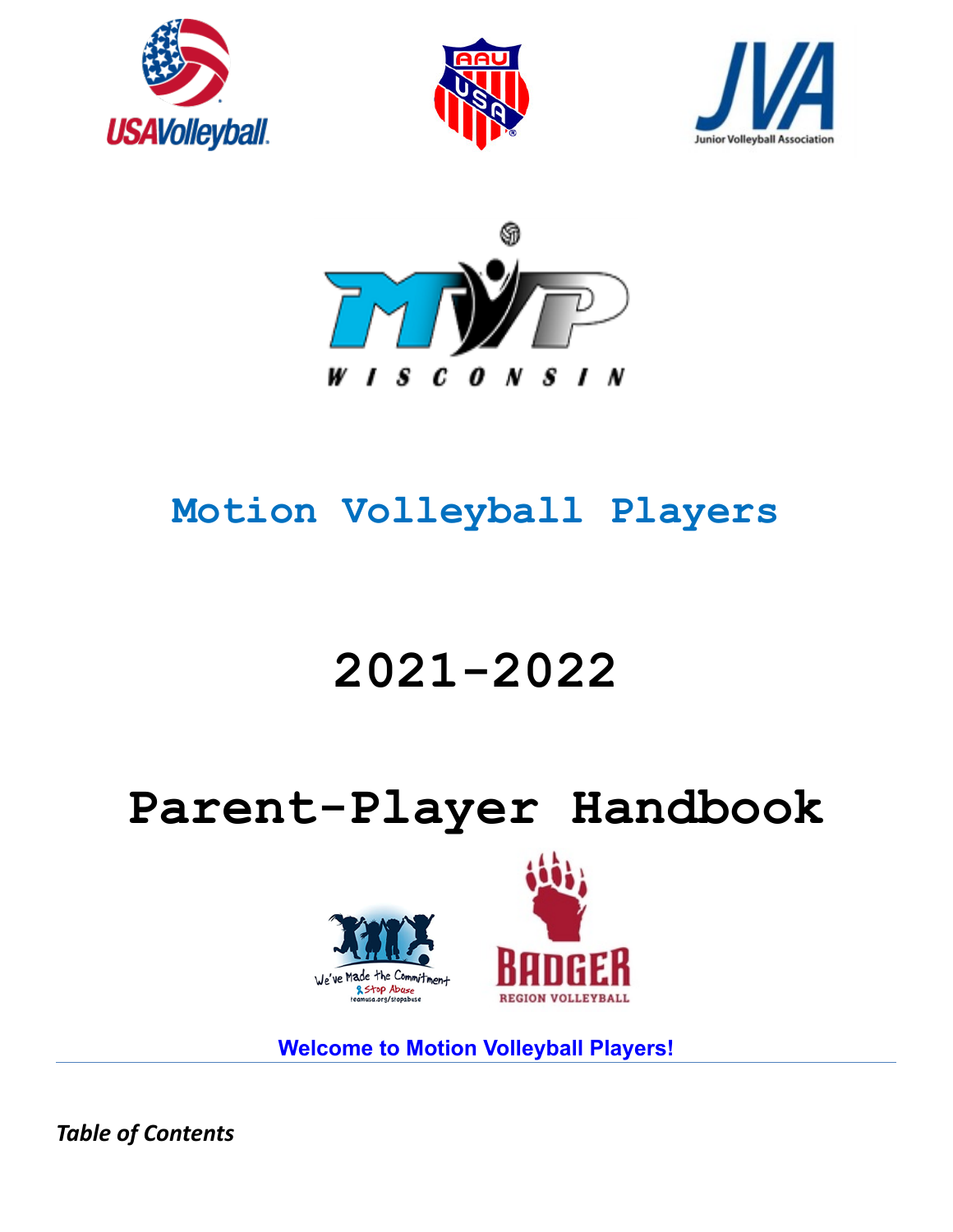| Welcome to Motion Volleyball Player, Mission Statement & Club Philosophy 2-3 |  |
|------------------------------------------------------------------------------|--|
|                                                                              |  |
|                                                                              |  |
|                                                                              |  |
|                                                                              |  |
|                                                                              |  |
|                                                                              |  |
|                                                                              |  |
|                                                                              |  |
|                                                                              |  |
|                                                                              |  |
|                                                                              |  |
|                                                                              |  |
|                                                                              |  |
|                                                                              |  |
|                                                                              |  |
|                                                                              |  |
|                                                                              |  |
|                                                                              |  |
|                                                                              |  |
|                                                                              |  |
|                                                                              |  |
|                                                                              |  |
|                                                                              |  |
|                                                                              |  |
|                                                                              |  |
|                                                                              |  |
|                                                                              |  |
|                                                                              |  |
|                                                                              |  |
|                                                                              |  |
|                                                                              |  |
|                                                                              |  |
|                                                                              |  |
|                                                                              |  |
|                                                                              |  |
|                                                                              |  |

 $\begin{pmatrix} 1 \end{pmatrix}$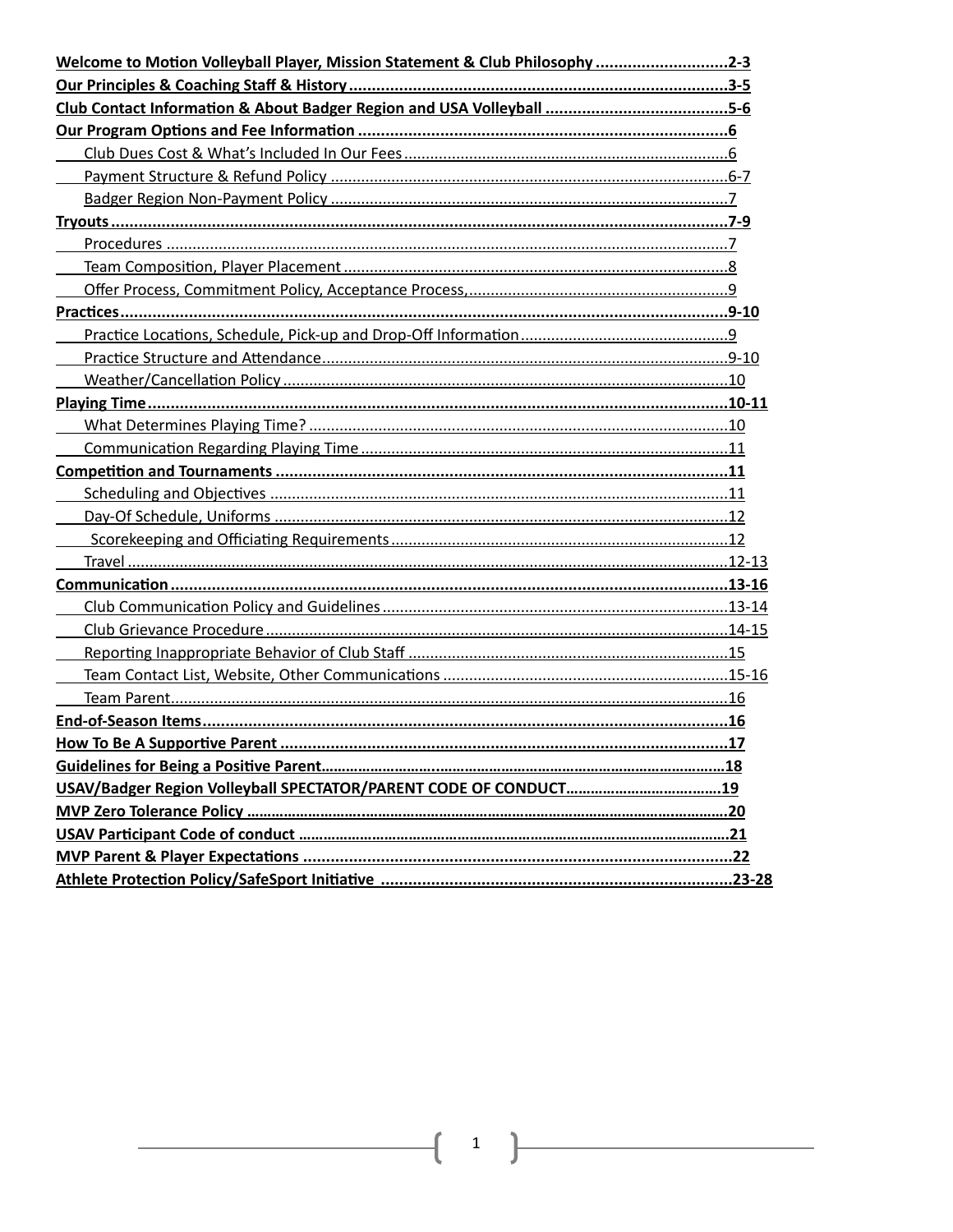# *Welcome to Motion Volleyball Players*

Motion Volleyball Players (MVP) is an amateur Junior Olympic Volleyball Players that offers great coaching and a high level of competition to Youth Volleyball Players in the Southeast Wisconsin.

Through the combination of intense practices, competitive tournaments, film sessions, training devices, nutrition, and workout programs, MVP's primary objective is to help dedicated players and families set and reach their goal as a volleyball player and provide them the tools in order to accomplish those objectives.

MVP offers a fun and competitive team environment that provides exposure to High School and College programs. You will compete against the highest available competition. Once you have completed your time at MVP, we hope you will have become not only a more valuable player, but also a more valuable person.

# *Our Multiphase Approach...*

## *Skill Development & Analysis*

In addition to our top-level skill development, we use the latest in technology and training to analyze, teach, and focus our efforts on improving the skills needed to achieve peak performance.

#### *Performance Training*

Comprehensive performance training and injury prevention are an important component of the MVP program. That is why we have partnered with Ethic Sports Performance Training to combine their performance enhancing training with our volleyball skill development.

#### *Nutrition*

Proper nutrition is an important part of an athlete performing at their best. Our coaches and staff encourage and help to educate our players about the importance of proper nutrition.

#### *Competition*

By playing a large number of tournament days in highly competitive settings, we maximize the competitive environment and push our athletes past their comfort level. This develops stronger athletes both physically and mentally.

#### *Mental*

At MVP we believe that the mental part of the game is just at important as the physical part of the game. We strive to help our athletes become mentally tough and to use tools to help to get there. To do this we use NeuroFuel which is a high-performance mental training app designed to maximize performance in volleyball athletes.

# *Mission Statement*

The mission of Motion Volleyball Players is to teach, develop and reinforce the proper fundamental skills necessary for young athletes to succeed in the competitive sport of volleyball while providing positive examples of life skills necessary to excel into adulthood. Motion Volleyball Players focuses on teaching advanced techniques and providing a competitive environment for those wishing to excel to the highest level of the sport of volleyball.

volleyball pl<u>ayers and become productive members of t</u>heir <u>oomm<mark>unity.</mark></u> Motion Volleyball Players strives to educate Players/Athletes/Youth on both fundamental and advanced skills, rules, strategies, proper diet/nutrition, fitness, mental strength and leadership qualities to become a more valuable player and a more valuable person. We are here to help players take their game to the next level and achieve their goals as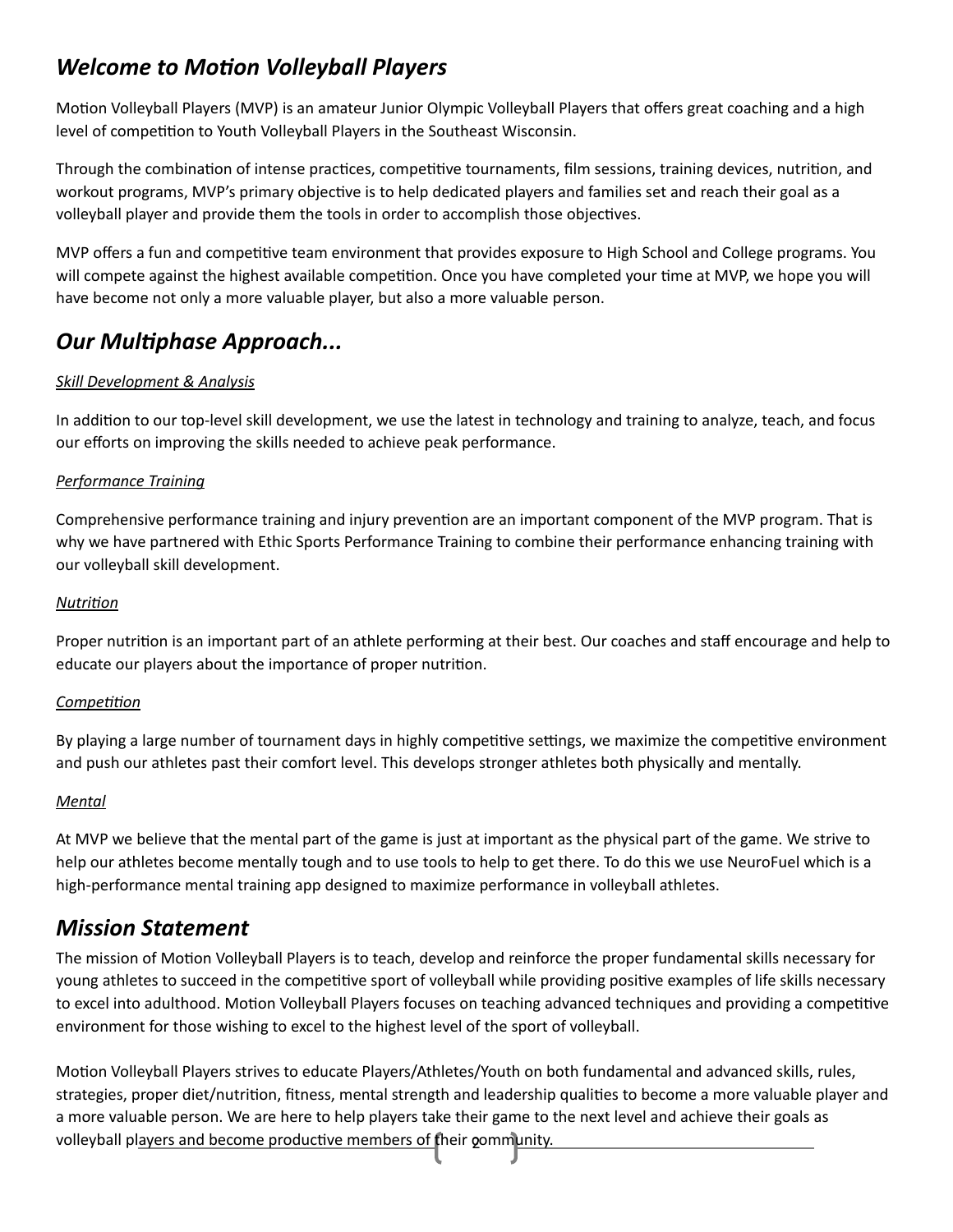# *Our Philosophy*

Our organization believes that the lessons athletics teaches us, stays with us throughout our lives. The structure, the discipline and the effort required to succeed in sports – in particular team sports – teaches its participants lifelong lessons of teamwork, confidence, trust, dealing with adversity, overcoming obstacles, earning what you want, responsibility, how to dig deep inside and how to win and lose gracefully.

Our program is dedicated to the growth, development and education of its players and their families. Our vision of the "complete player" development charges us with the task of preparing players for the physical, mental and emotional demands that high-level competition places upon athletes and their families.

Together with positive reinforcement and an emphasis on setting individual, team and club goals, MVP will foster a sense of competitive togetherness and family. Our athletes will be put in an environment that can and will allow for personal achievement inside the team dynamic. We place an emphasis on performance coupled with an enjoyment of the sport and personal accomplishment.

It is our commitment to the sport and those who love and support it that fuels our efforts. We understand that for most, volleyball is not the only important thing in life, but for our athletes and their families it is a very important part of their lives at this time. The path to personal and team achievement is difficult and unpredictable. Our staff recognizes this and pledges to proactively assist the players and their families with the struggles they may encounter along the way. The goals and objectives of the player must be synchronized with that of the team and the program as a whole. This requires compromise and understanding on behalf of all parties involved.

MVP picks from the best players in the area to compete locally, regionally and nationally. The junior volleyball teams that Motion Volleyball Players hosts are a vehicle for young athletes to improve their skills and to be seen by their high school coaches as well as college coaches in hopes of being recruited and receiving a college athletic scholarship or just to play at the college level.

# *Our Principles*

# *1 - ENCOURAGING ENVIRONMENT*

Motion Volleyball Players promotes an environment where young athletes can develop their volleyball skills and knowledge to the highest level they are able to in a competitive volleyball program.

## *2 - PERSONAL DEVELOPMENT*

Motion Volleyball Players provides an opportunity for players to improve their physical, mental, social and emotional capabilities. We want each member to become a More Valuable Player, Student, and Person.

## *3 - POSITIVE ATMOSPHERE*

Motion Volleyball Players promotes an environment where parents, players and coaches aspire to conduct themselves in a manner that respects themselves, their families, coaches, teammates, opponents, club and the sport.

## *4 - MAXIMIZE PERFORMANCE*

Motion Volleyball Players is dedicated in providing its athletes with the highest level technical, tactical, and physical training in a competitive atmosphere to reach their maximum performance as a volleyball player.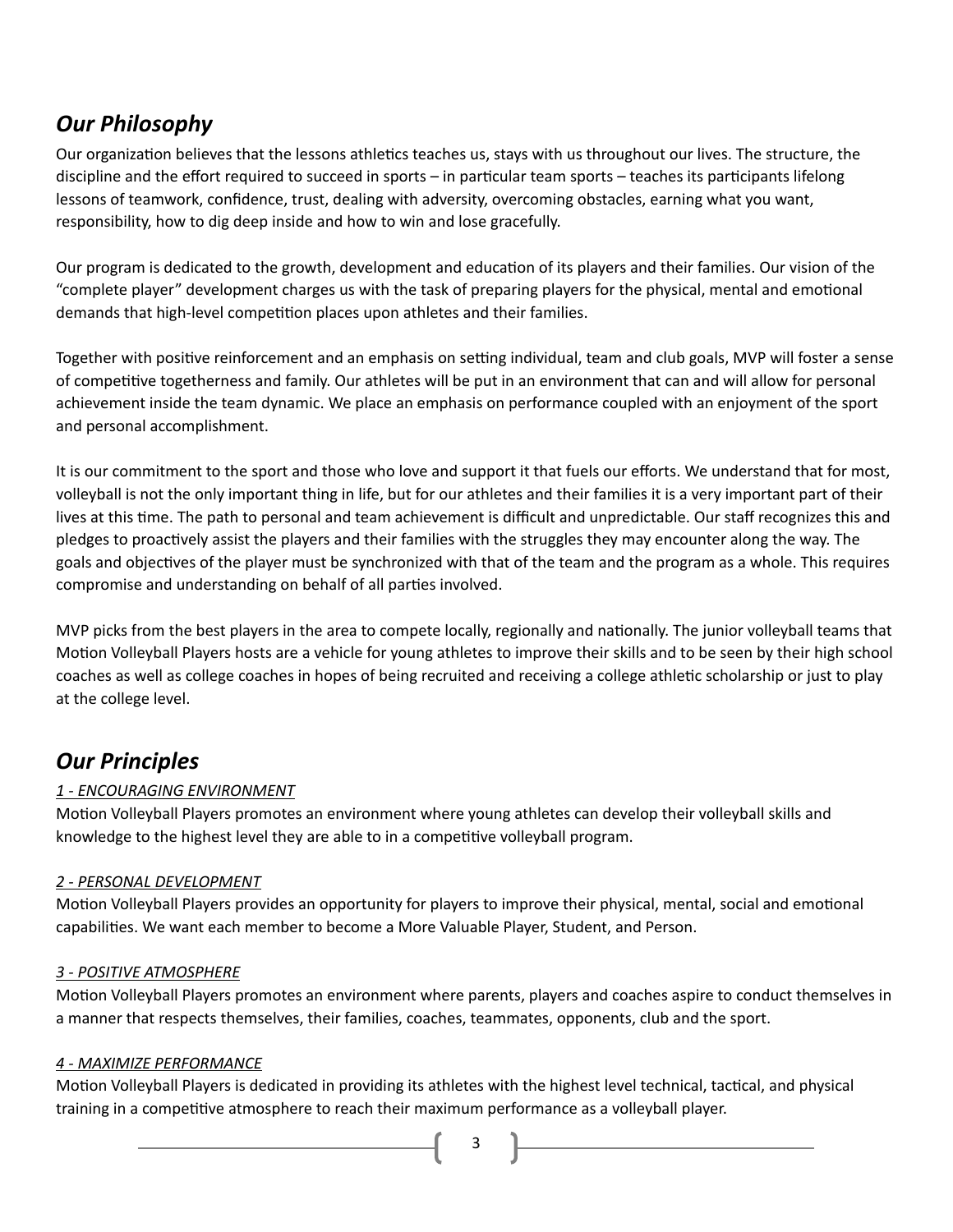# *Our Staff*

Management and Advisory Board Mike Pridavka – President and Club Director Jay Golsteyn – Vice President, Club Director, Master Coach, Head Coach Joel Golsteyn - Parent Liaison, Master Coach, Head Coach Bryon Pangborn- Girls 15 and Above Program Director, Master Coach, Recruiting Coordinator, Head Coach Sara Voigt- Girls 14 and Under Program Director, Master Coach, Head Coach Jason Bungert- Boys Program Director Sandi Robinson – Operations Manager

## **COACHES**

See the Website for Bios and additional information on our coaches.<https://www.motionvolleyball.com/coaches>

# *Club History*

Motion Volleyball Program's youth volleyball organization was founded by Mike Pridavka and Dave Goetzel in 2012 with just 12 players ranging in ages from 15-16 on a 16s-1 team. Motion Volleyball Program hoped to grow in the years to come to include more athletes and teams at all ages – But despite our size, we always have strived to focus on each individual athlete to give each player the attention they deserve to grow as a person both on and off the court.

In our second year we were able to secure three addition great coaches and offer four additional teams. This was comprised of two 12s, two 14s and a 17/18s combine team. It proved to be a great year with two of our teams going to Nationals and 3 of our 18s going on to play college volleyball.

Our philosophy had always been that we will only add teams and age groups if we can find the right coaches, so we have focused on finding top notch coaches in the area. Our coaches are dedicated to coaching and teaching the sport of volleyball and their success is reflected by the success of players and teams they have coached and in the players that come to play for them. Our goal year one was to earn a bid to the USA Volleyball National Championships. We were able to earn a bid to the USAV Girl's Junior National's in Dallas, TX and our goal will always be to prepare and take our teams to national competitions.

In our third-year things really took off. We attracted additional high-level coaches and players and grew from five teams to 13 teams. Some call it explosive growth; we call it offering great volleyball players a place to come and hone their skills. With over 300 players and 40 coaches in our program now we still focus on helping each individual athlete reach their potential.

This year again we have continued to grow and improve our club. We have added some new additional talented coaches, a high-level talented Director, a state-of-the-art facility and some very talented players that will help us compete at even a higher level. We believe that this year our talent level has reached a new mark and that we have some of the most talented players in the state. We are very excited to work with the players we have this year.

We are also very proud of what we have built and the lives we have touched. We don't push one model fits all but embrace our coach's diversity to use their talents to help an influence their players using their own style. This year we have also instituted a new system that give coaches a framework of certain things we want done in specific ways so that we can build on each set of skills year after year. We have specific skills that we believe are important to be learned at each age level but we give our coaches the autonomy to find the best ways to teach those skills. We think these different styles and personalities help athletes learn at a faster rate.

4 Each season we continue to enhance our systems making registration, communication, payments and ordering easier each year. We have a long-term partnership with Smack Sportswear and Burghardt Sporting Goods to handle all of our uniform and spirit wear form start to finish.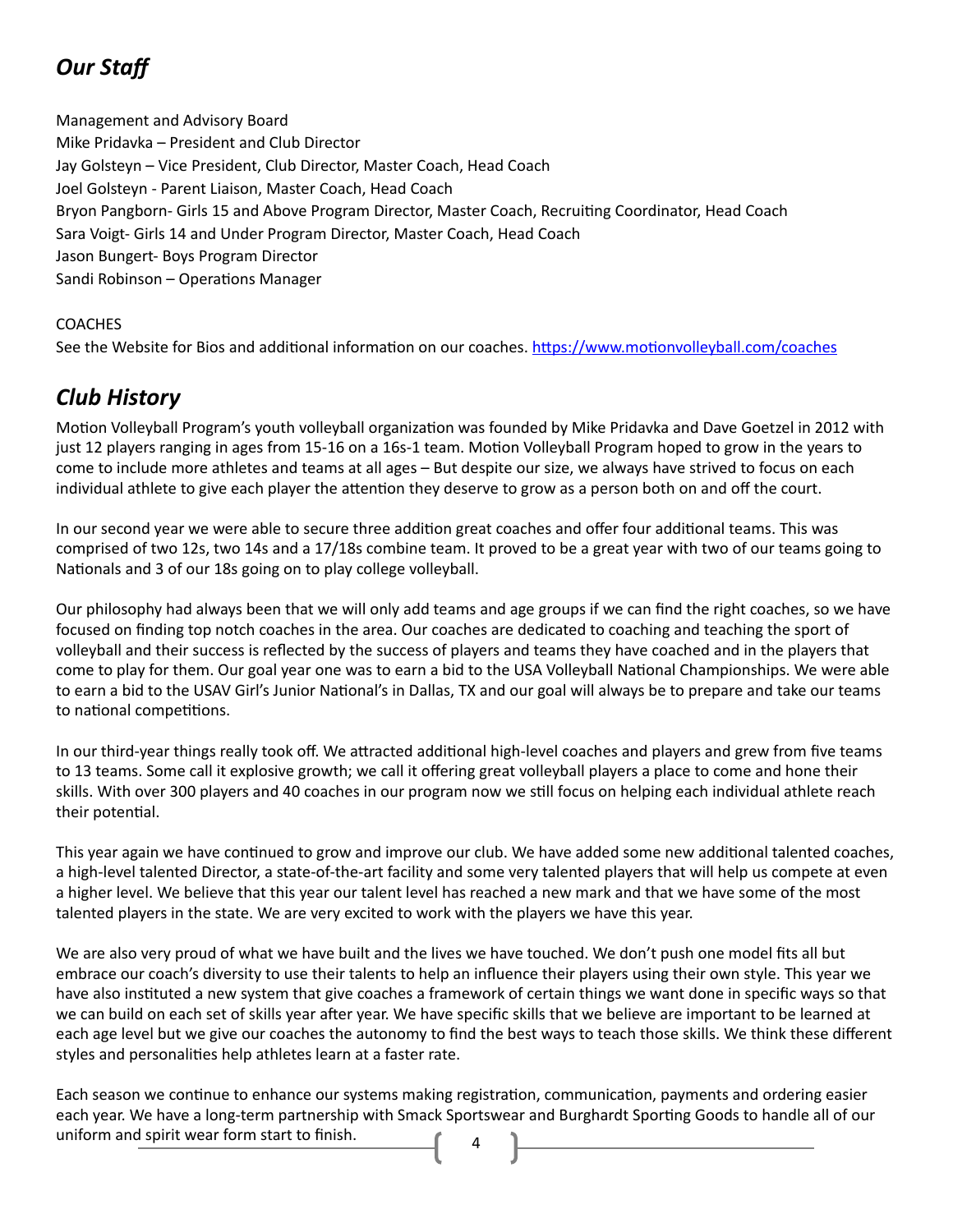Moving forward we plan to keep expanding, keep growing, keep improving and keep getting better at what we do. This is what we want for our club and what we want for every athlete and parent that becomes part of the MVP family.

# *Club Contact Information*

The best way to find out information about our club is to visit our website at <https://www.motionvolleyball.com/> or check out our social media. Club Headquarters Address: N76W23861 Hidden Oaks Dr., Sussex, WI 53089 Club Facility Address: 5330 S. Racine Ave. New Berlin, WI 53146 Main Phone: 615-618-5087 Facebook: [www.Facebook.com/Motion](http://www.Facebook.com/Motion)Volleyball Program Instagram: [Motion Volleyball Players Instagram](https://www.instagram.com/motionvolleyball/?hl=en)

# *About Badger Region Volleyball Association*

Motion Volleyball Player belongs to the Badger Region Volleyball Association, one of the 40 Regional Volleyball Associations in USA Volleyball's nationwide network. Each member of Motion Volleyball Player is also a member of Badger Region Volleyball Association and USA Volleyball.

Badger Region Volleyball Association is a non-profit membership organization dedicated to providing a high-quality volleyball experience to our members. Essentially, Badger Region Volleyball Association is the Wisconsin chapter of USA Volleyball and the premier volleyball authority in the state. Whether you are a junior player or an adult, an official or a fan, a parent or a coach, we believe our organization can provide you with a high-quality experience in the volleyball world.

A 501c3 non-profit organization, Badger Region Volleyball Association is comprised of more than 10,000 members across the state of Wisconsin and provides services and education to more than 100 junior clubs and scores of both junior and adult players, officials and coaches. Each club is an independently-run business under the umbrella organization of Badger Region Volleyball with regards to rules, policies, procedures and membership.

## *Badger Region Volleyball Mission Statement:*

The Badger Region Volleyball Association promotes initiatives for safe, structured and fun life-long volleyball experiences!

Our Vision:

- \* To grow the number of players, coaches, officials, spectators and other volleyball enthusiasts
- \* To provide the highest quality volleyball experience in education, training, and competition;
- \* To provide advocacy, support, recognition and administration to the volleyball community

# *About USA Volleyball*

USA Volleyball (USAV) is the National Governing Body (NGB) for the sport of volleyball in the United States and is recognized by the Federation International de Volleyball (FIVB) and the United States Olympic Committee (USOC). The vision of USAV is to be acknowledged as the world leader in volleyball. In order to accomplish this mission, goals are to be achieved, including the following:

- Competitive Success: To win gold medals in every international competition
- Sport Growth: To achieve full participation in volleyball at all levels and geographical areas
- Sports Enhancement: To improve support services necessary for the quality and conduct of programs to ensure recognition as the authority and expert for volleyball
- 5 • Administration: To develop and maintain a structure which will effectively and efficiently assist in achieving the vision and mission of the Corporation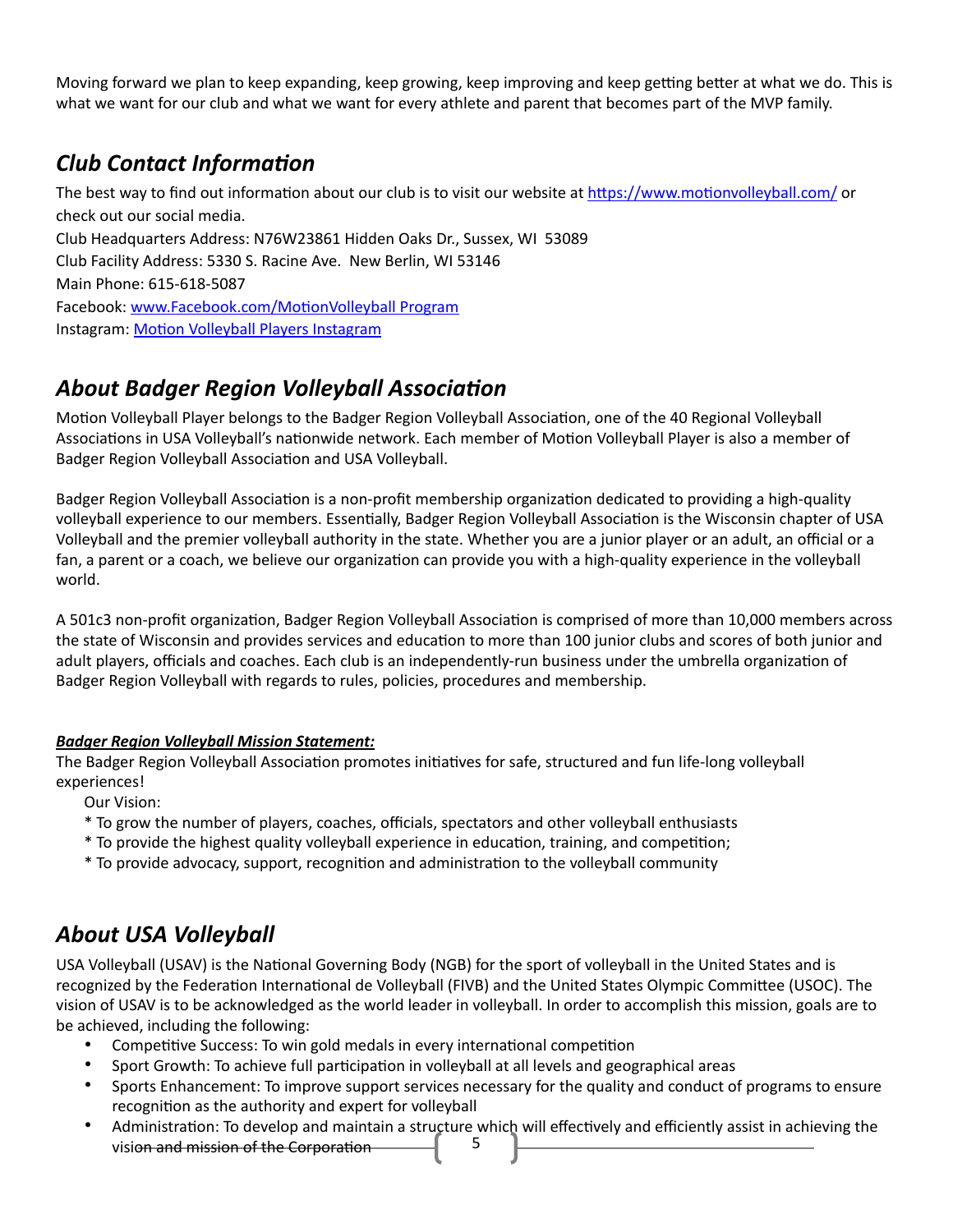USAV is committed to and works toward opportunity for all to participate. It is an advocate for all Americans – endeavoring to assure universal access to opportunities at all levels of the game.

USA Volleyball believes that volleyball has so many positive things to offer those who participate. First, and most importantly, whether one is a gifted athlete or recreational player, volleyball is FUN! It is a lifetime sport enjoyed by players from 5-80+. Participation in volleyball is not only good exercise, but also involves team cooperation and spirit. We are committed to introducing our sport to all of America.

# *Included by Team and Fee Information*

U11-U14 Fee Structure [14 and Under Fee Structure](https://ae72e327-03f3-4748-8aa6-56ccb0a83da6.filesusr.com/ugd/cac692_b7ed4bba9427425d83fe6db6cfa51792.pdf)

#### U15-U18 Fee Structure [15 and Above Fee Structure](https://ae72e327-03f3-4748-8aa6-56ccb0a83da6.filesusr.com/ugd/ed6bbc_af26ceba9e6540e3821daf01bbf8df06.pdf)

1. Your membership dues can be paid in installments during the season based on the payment structure you have been provided. Your first payment is due after your Parent Player Meeting Date.

# Payment Methods

Check **All checks** must be submitted and made out in the amounts due, dated and signed Credit Card Credit card on file that will be automatically charged on each due date

Unless an alternate payment plan has been arranged and approved, all player dues must be current within 7 days of the due date. Any player whose account is out of compliance will not be allowed to practice or play until the account is current.

- $\circ$  Any payment that is late (more than 15 days) is subject to a \$50 late fee. If the payment is received late but without the additional late fee, the player will not be eligible to play.
- $\circ$  All player dues must be paid in full by March 30<sup>th</sup> or the player will not be allowed to participate.
- 2. Club dues are not dependent on the number of tournaments or practices a player can make. Each member of the team will pay the same amount for the entire season, regardless of circumstances.
- 3. On an individual family/player basis, dues and fee payment structures can be modified to accommodate family/ player circumstances. Please speak with the club director regarding this matter. The club director will not discuss specific arrangements with anyone other than that family. Dues are completely at the discretion of the club.
- 4. Coaches cannot accept club payments. Payments can be delivered in person to a Club Director or mailed to the club at the following address: MVP Volleyball, c/o Mike Pridavka N76W23861 Hidden Oaks Dr., Sussex, WI 53089. All credit card and ACH payments are processed through our website online by Oasys Sports.

#### *Payment and Refund Policy*

1. When you accept an offer to participate, you accept the financial obligations for the entire club fee for the entire season. Upon acceptance of an offer, you agree to pay all dues for the entire season including any additional fees for Nationals, if the team that you have accepted an offer on goes to Nationals. When teams are comprised, monies immediately go to our practice facility, coaching, programs, uniforms, tournament entries, equipment and other fees. The club has seasonal contracts with coaches, facilities or service providers that must be paid for no matter what the player's circumstances are. This means no matter what, injury, moving, illness, not wanting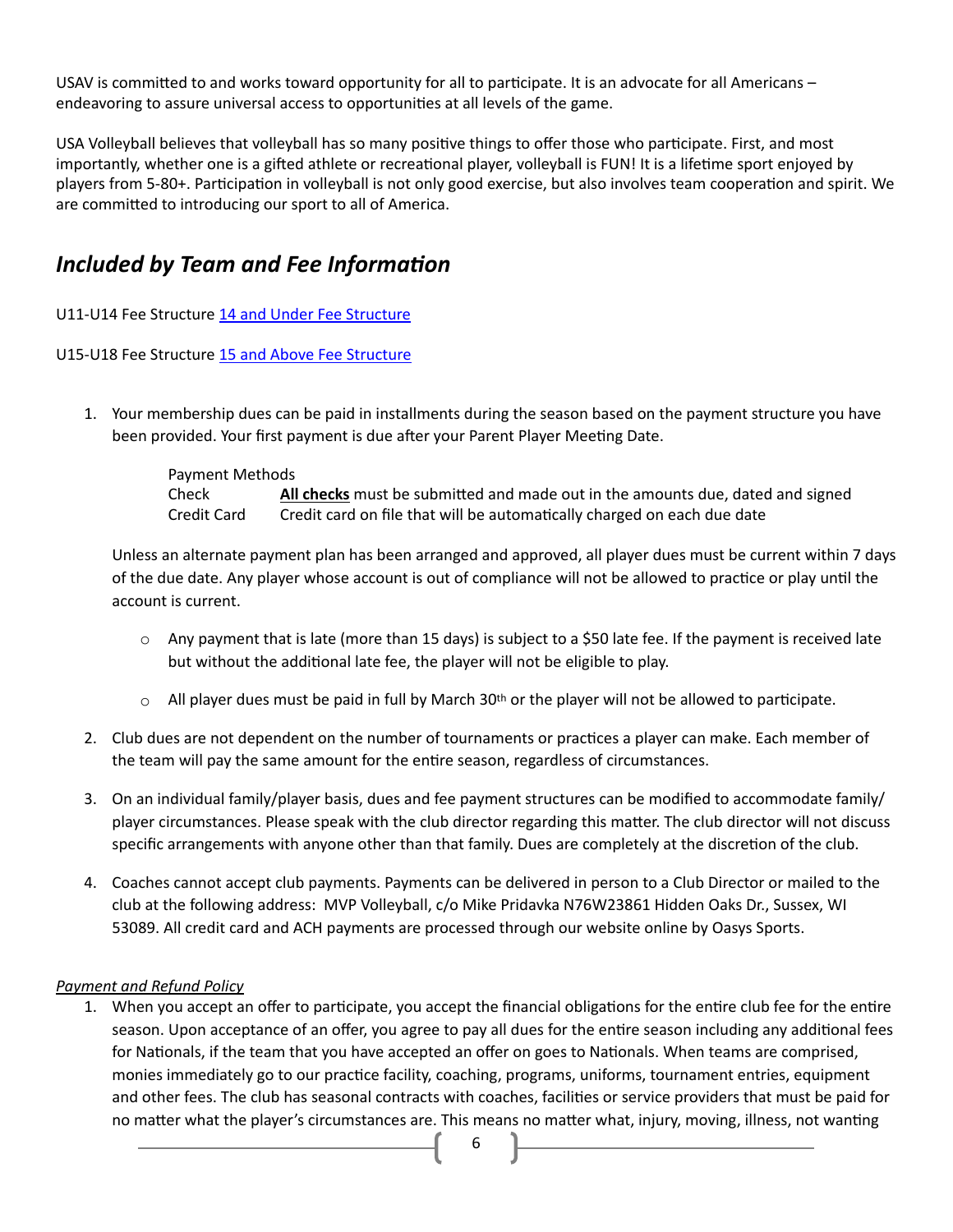to continue, quitting, being asked to leave or any other reason whatsoever you agree to pay the entire amount due.

- 2. If for some reason you decide not to pay the entire amount due, for any reason whatsoever, and the club is forced to take legal action to recover these fees by going to court, you will also be completely responsible for all collection, court costs and legal fees incurred by the club to collect the full amount plus any penalties.
- 3. Do to our budgetary requirements, we cannot offer refunds. Refunds will not be given to athletes who choose not to play because of conflicts, time or location of practices, team or coaching assignments, individual playing time, injury, illness or any other reason. Dues are NON-REFUNDABLE under any circumstances, even in the event that the athlete quits, is injured, ill or asked to leave the club at any point in the season for any reason.
- 4. Under no circumstances will a refund be issued if the player or parent violates any portion of our Parent Player Agreement or our Zero Tolerance Policy.
- 5. If for any reason club dues are not paid in full, the club will take the appropriate legal action as well as file the appropriate paperwork with the Badger Region and WIAA to collect any outstanding fees as outlined below:

#### *Badger Region Volleyball Association's Policy On Unpaid Player Dues*

A junior club player/family must remit all club fees as specified by their club/team, within the club's scheduled time frame. If fees or items are outstanding at the end of the club's season, the club director may use any legal means necessary to obtain payment, i.e. collection agency or small claims court. Nonpayment or outstanding items owed may also result in the club submitting the athlete's name to the Badger Region office for placement on the Delinquent List, which is available to any club director who is looking to make offers for their club or add players to a team. A notice will also be placed in the player's membership record for informational purposes. Club directors should also inform families that by not fulfilling their responsibilities, their child may have received improper benefits, which is a WIAA violation and could put their child and their child's team in jeopardy for WIAA (or their state's) high school eligibility. Club directors may also choose to notify the high school coach of this, and the Region will make available names to high school coaches who are seeking information. A letter or email requesting payment should be sent to the family prior to submitting the athlete's name for the Delinquent List, and it should include the parent's name, player's name, player's age level and notification of this policy, with a copy to the Region office. Club directors must notify the Region office immediately when payment has been made. *All contracts and payment circumstances are between the club and the family, the Region does not get involved in financial disputes.*

# *Tryouts*

Most of our teams are filled utilizing tryouts but we have had some invite only teams comprised of girls and parents that have formed their own teams. We will always be open with how many spots we are trying to fill during the tryout process. Each year we evaluate a large number of athletes during tryouts, and every athlete is evaluated on their individual strengths. Each athlete must come to the tryouts ready to compete for a place on one of our tryout teams. An athlete with a limiting physical or medical condition should contact the club prior to tryouts. Players should never assume because they are on a team one year that they will automatically make a team the following year. Each year athlete's skills improve and each year the pool of athletes to choose from changes. Some athletes have extensive playing experience while others do not. Athletes go through a physical evaluation; coaches evaluate their potential as well as intrinsic traits. We base our selections on what the athletes do during the tryout period and what we perceive their potential to be.

## *Tryout Procedure*

All players of the same age group will be evaluated by several members of the club staff. Even if these coaches aren't standing directly on the court, there are people watching for skills and also leadership and communication skills from each athlete.

## *Team Composition and Placement*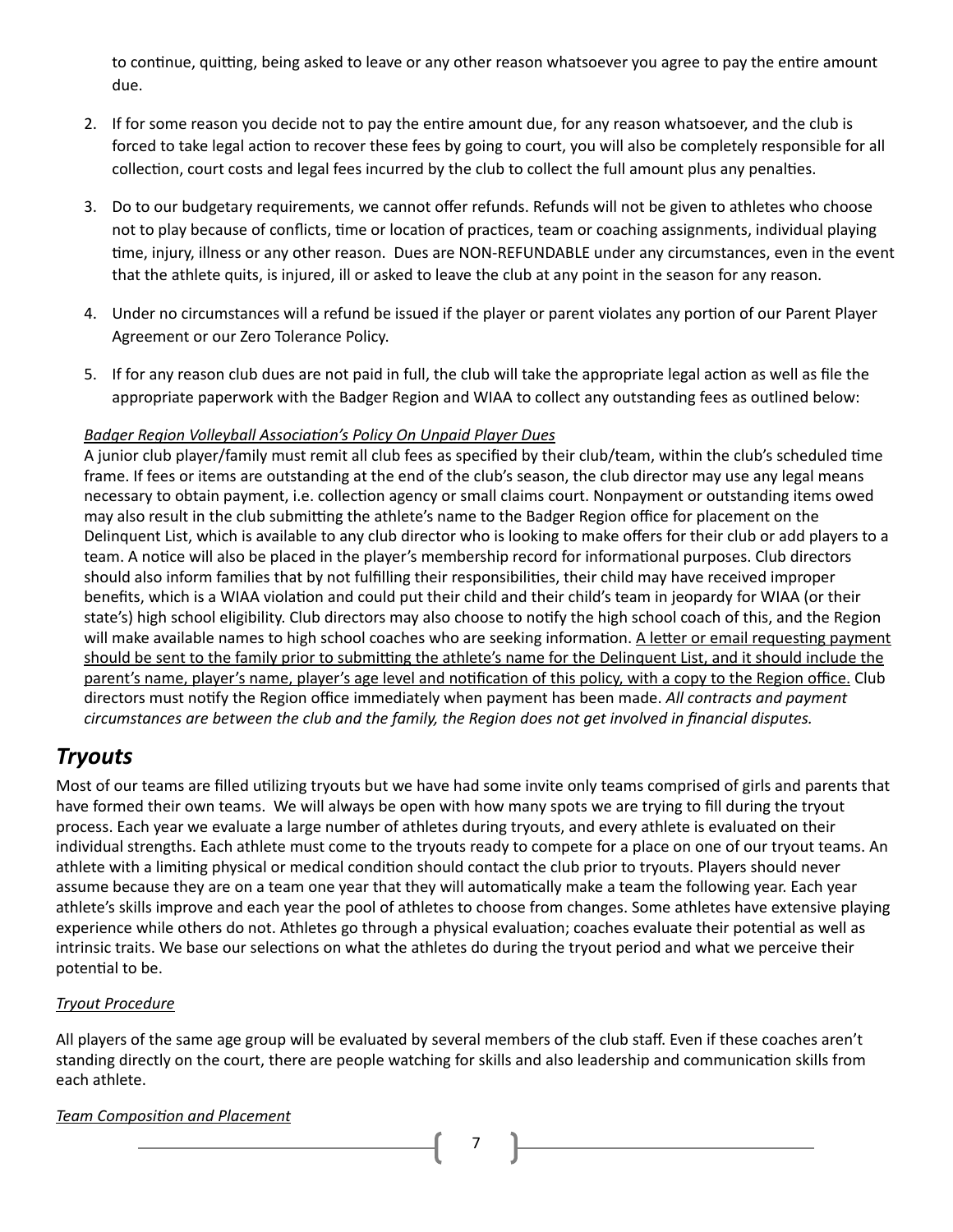- Teams typically will consist of between 10 to 12 players. Total team participants are left to the discretion of the club director and team coach.
- The number of teams within each age group is dependent upon:
	- $\circ$  The number of players at that particular age
	- o The number of players at tryouts
	- o The number of available coaches
	- $\circ$  The number of available practice courts
- Teams will be chosen in an effort to maximize the advancement of ALL players
- It is up to the discretion of the coach and club director if they would like to move a player to a different age group ("playing up").
- Teams will usually be divided into single age groups: 12s, 13s, 14s, 15s, 16s, 17s and 18s. Players may play up in age levels based on their skillset.
- Players may be asked to move between teams in some circumstances

#### *Offer/Commitment Process*

All offers to play with Motion Volleyball Players will be made in person in writing, via email or phone call by the offering team Coach or Club Directors.

Individual clubs will determine their tryout schedule. Badger Region encourages all prospective athletes to directly contact each club they will be trying out for to determine how the tryout processes will work on a club-to-club basis. **WHEN PURCHASING A BADGER REGION MEMBERSHIP FOR THE 2021-22 SEASON, ATHLETES, COACHES AND DIRECTROS ARE AGREEING TO ABIDE BY ALL BADGER REGION POLICIES, INCLUDING THOSE FOR TRYOUTS, COMMITMENTS AND CLUB SELECTION.**

**Formal acceptance of an offer is determined by when the player accepts an invitation from Motion Volleyball in Sports Engine. Upon official commitment to a club that is registered with Badger Region/USA Volleyball, the athlete must remain with that club/team for the remainder of the Junior Volleyball season**

## **14 & Under Girls**

• First available date for tryouts: Oct. 2, 2021. Commitment period after offer received no later than Monday Oct 4th at 7:00pm

#### **15 & Older Girls**

• First available date for tryouts: Nov. 13, 2021. Commitment period after offer received no later than Monday Oct 15th at 7:00pm

#### **All Boys**

**•** Boys 14 & Under: First available date for tryouts: First available date for tryouts: Oct. 2, 2021. Commitment period after offer received no later than Monday Oct 4th at 7:00pm

• Boys 15 & Over: First available date for tryouts: Nov. 13, 2021. Commitment period after offer received no later than Monday Oct 15th at 7:00pm

**Notes:** As always, players are encouraged to let clubs know of your intentions as soon as the decision has been made – a player does NOT need to wait until the deadline to accept or decline an offer. Individual clubs may choose to extend offer deadlines, at their discretion, or athletes may ask for this extension. Any extensions granted (or not) are the sole responsibility of Badger Region member clubs.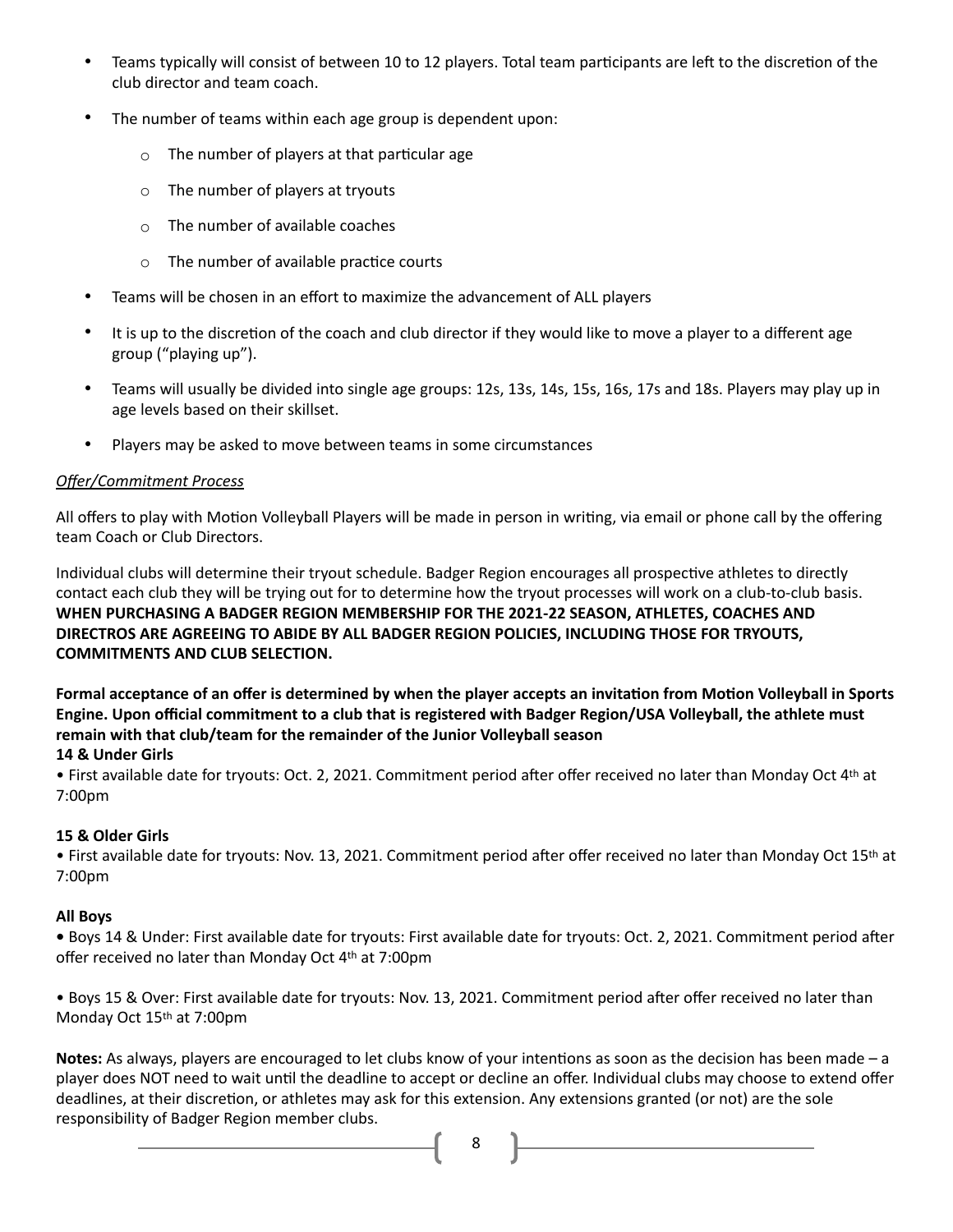A club program who has given an offer of membership to a player may make one (1) club-initiated follow-up contact with that player between the time of the offer and the subsequent commitment date. A club-initiated contact shall be defined as a phone call, email, text or Facebook message by a representative of the club program making the offer. [Please click here to visit the Frequently Asked Questions](http://badgervolleyball.org/badger/membership-registrations-faqs/) .

Please contact your regional **Board of Directors representative or the Region office** with questions.

# *Practices*

Only IMPACT-certified adults with current USAV memberships and properly background-checked club personnel are allowed to provide instruction and have on-court contact with players during practice or tournaments.

Parents are allowed to attend and watch practice if they so choose, however, parents are not allowed to "shag" balls or be on the court during practices or tournaments unless they are registered with USAV/Badger Region. (This is due to insurance limitations)

We expect players, parents and coaches to keep facilities clean while we use them. If we abuse a location, we risk losing it. Players are asked to turn their cell phones off during practice. Any player whose phone rings, beeps or plays a sound during practice will face consequences. We need their attention and we need them to focus.

#### *Locations and Schedule*

Practices will last approx. two hours and will include basic and advanced volleyball techniques and scrimmage time.

Each coach will discuss their practice location and times with their team. We do everything in our power to have two consistent days of the week for practices. With that said locations could change depending on availability but this will be communicated to the team by the coach. By accepting an offer you are committing to coming to practice. Specific details should be worked out with your coach.

Practices will be conducted by the team's coach and/or assistant coach(s) or a Master Coach. YOUR TEAM'S CALENDAR IS SUBJECT TO CHANGE AT ANY POINT DURING THE SEASON. Changes will be made on the website, via email or direct communication from your coach so please be sure to check prior to practice. Also check email, social media, GroupMe and the website in the event of seasonal weather which may cause cancellation, location or time changes.

#### *Pick-Up & Drop-Off Information*

Parents of players age 15 and under are asked to come into the facility to pick up your child. This is for all of our players' safety, as various organizations use the facility we are in at the same time. We do not know all of these people and want to error on the side of caution. If your child doesn't have a valid driver's license please plan on coming in to pick them up. The safety of your child is of the utmost importance to us.

Parents are reminded to pick your child up timely at the end of practice. Coaches should not be required to wait 15+ minutes for players to be picked up after their scheduled practice is completed. If this is a consistent problem, parents of the player(s) will be contacted by the Club Directors.

#### *Practice Structure & Attendance*

Scheduled practice time is start time. Please arrive early enough to be dressed and completely ready for practice by designated start time, which usually requires 15 – 20 minutes before start time. Practices will start on time and if players are late they are hurting themselves as well as their team. PLEASE BE ON TIME.

**IF AN ATHLETE 14 OR OVER CAN NOT BE AT PRACTICE, THE ATHLETE IS EXPECTED TO GROUPME, CALL OR EMAIL THE COACH 24 HOURS IN ADVANCE UNLESS AN EMERGENCY ARISES. FOR 13s AND UNDER THE PARENT IS EXPECTED TO COMMUNICATE IN THE SAME MANNER WITH THE COACH.** The coach will inform the team of the method of communication they will use for the season. It is the athlete's responsibility (not the parents) to reach the coach before the practice starts. If unable to attend due to a previous commitment, let your coach know at least a week in advance.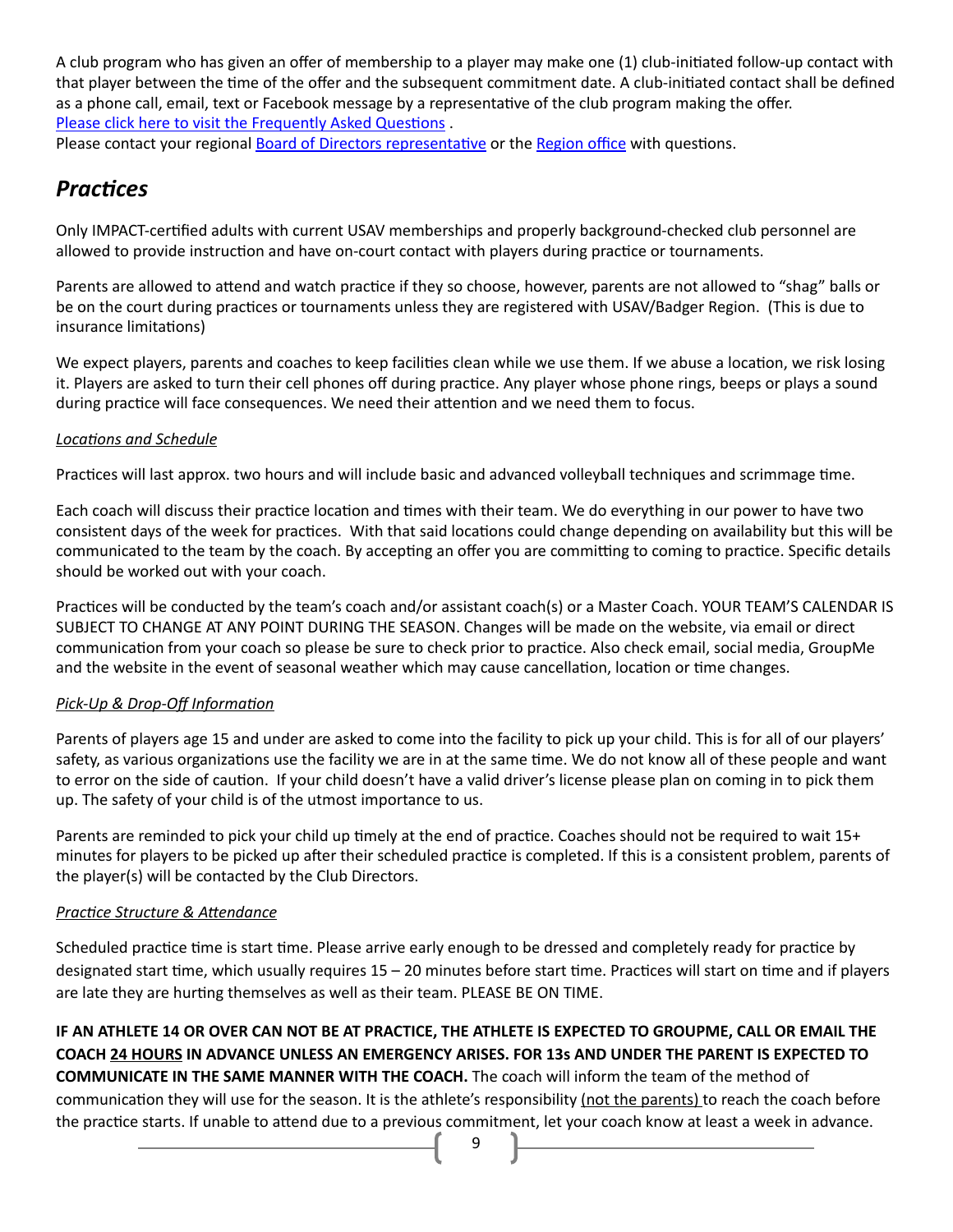All athletes are expected to attend every practice and each training session. Only an illness serious enough to keep the athlete home from school or a genuine family emergency are legitimate excuses for missing practice. Regardless of the reason, if an athlete misses practices, playing time may decrease and roles may be reviewed. Although strong academics are encouraged, athletes are expected to balance homework and studying with their practice schedule. Just as if the athlete were in college playing a sport, this will prepare them with the skill of time management needed to be successful on and off the court. Special considerations may be granted during an exam week, but that should be worked out with the coach in advance, and only if necessary.

#### *Practice Cancellations – Weather-Related Cancellations*

Please be aware that MVP may have to cancel practice at the last minute due to weather, coaches' unavailability, personal emergencies and facility scheduling conflicts.

WEATHER-RELATED CANCELLATIONS: If schools are closed or school events are cancelled, in many cases so will our practices be cancelled. If the morning/afternoon forecast calls for bad weather late in the day, keep an eye on your email, GroupMe, voicemail, social media and the website. Any cancelled practice will be announced on the website and via email by 3:00 p.m.

Parents and Players are encouraged to use their best judgment when attempting to travel to practice. The safety of the athlete and their family is our first concern and priority. If you will not be able to make practice due to weather, please contact your coach as soon as possible.

# *Playing Time*

#### *What determines playing time?*

Playing time is very important to us. It is important to apply the skills and fundamentals taught in practice in match situations – only then can a coach and player truly realize which skills the player is proficient in and which skills require more training. Your club membership fees go toward practice time and instruction by qualified experienced coaches, NOT playing time in tournaments. We will guarantee a "fair" amount of playing time in tournaments based on performance, not an "equal" amount. The amount of playing timing an athlete receives is solely at the discretion of the Coach and is earned by the player at practice and during tournaments.

When assessing the amount of playing time, make sure that the comparison is being made about players who play the same position. For example, there may be only two middle hitters on a team and three outside hitters. One outside hitter must sit out, since only two would play in any given game. Yet the two middle hitters would play all approximately 50% each. Please also keep in mind substitution rules, positions and rotations determine much of play time.

More playing time is earned by being at practice and working hard to improve, as well as executing the skills when given the opportunity to play. Coaches are advised to give everyone an opportunity to contribute their individual skills and abilities to the team during matches. Those skills and abilities may include being a hitter in the front row, serving and playing defense in the back row, or playing all the way around. When teams advance past pool play, this is the time to reward those players who have excelled when given opportunities earlier in the day. THE AMOUNT OF PLAYING TIME FOR ALL PLAYERS IS AT THE DISCRETION OF THE COACH AND MAY NOT BE EQUAL FOR ALL PLAYERS. Our coaches are given the right to do what it takes to win. This is a competitive team sport.

10 playing time each week. Some coaches will use statistics and video to keep track of how well a player is performing. Attitude toward teammates and coaches, willingness to learn and apply, communication and comprehension also all go into playing time considerations. Our coaches realize that everyone has a bad day. Athletes will be evaluated weekly on whether they are ready to compete and how they will be used. Just because an athlete was not utilized one week does not mean they will not be used the next week. Each athlete will be given the opportunity to earn their spot and their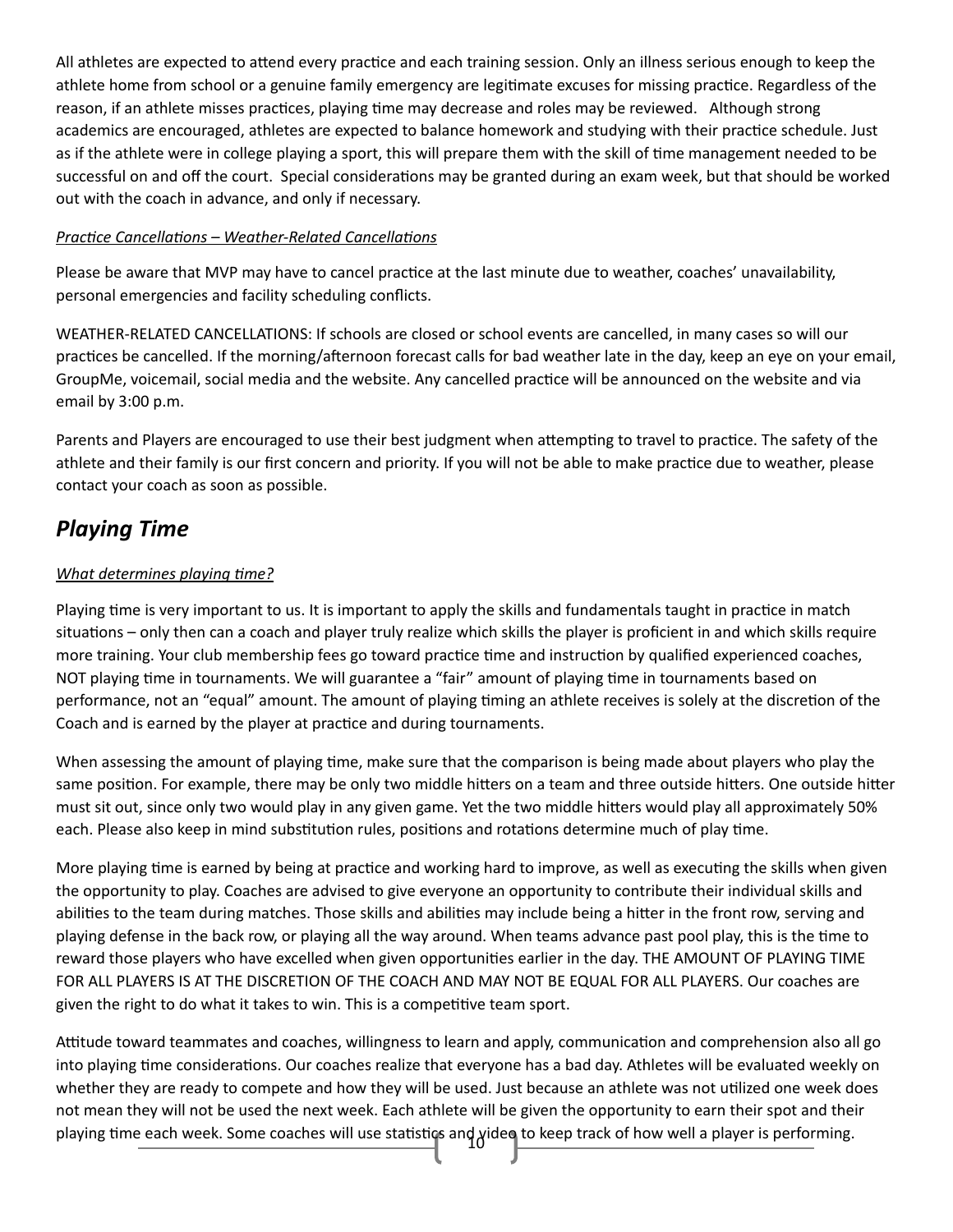These will be shared with athletes and parents so that players know exactly what is expected of them to increase their playing time. The player should always know what they need to do to earn more play time.

#### *Communication regarding playing time*

Parents should NOT talk to the coach about playing time. If you have a concern about playing time, ask your daughter or son to meet with the coach to discuss what is needed to get more playing time. Coaches are instructed to give detailed information on what it will take for each player to get more playing time. After the player has met with the coach one on one a parent player meeting may be requested. The acceptance of this meeting is at the discretion of the coaches and or club directors. The Coach has the ultimate authority to play whomever they want in any situation to put the team in the best position to win.

**Please be very careful what you say, how you say it, who you say it to and when you say it. Being disrespectful or attacking a coach or any club personnel in any form will not be tolerated.**

# *Competition and Tournaments*

#### *Scheduling and Objectives*

MVP will work to book the most competitive schedule possible for the athletes on each team.

Non-refundable tournament fees are paid by Motion Volleyball Players on or before December 1 to the respective tournament hosting clubs. Tournaments are RARELY, if ever, cancelled because of weather. We are expected to make every effort to attend. However, if we decide for safety reasons not to attend, the club will notify all players and coaches of the decision not to attend.

#### *Day-Of Schedule*

Each tournament format is determined by the organization hosting the event. Tournament hosts will provide actual dayof scheduling details no later than the Wednesday prior to the tournament date. This information will either be emailed, posted on their website or available on AES. Club Directors or your coach will send you this information as soon as we receive it. PLEASE DO NOT REPEATEDLY CONTACT US ABOUT THE SCHEDULE as we do not have this information prior to Wednesday. Plan on being at each tournament early in the morning and remaining there all day long. DO NOT LEAVE A TOURNAMENT FACILITY WITHOUT CHECKING IN WITH YOUR COACH. Coaches will notify players what time to be at each tournament. Teams do one of three things at a tournament: play, officiate, sit out (time to eat and watch other teams, especially those in our club). Tournaments can run ahead of schedule or (more often) behind schedule, so please be prepared. Please stay in contact with your coach while at tournaments because things can change at any time during the tournament. Please also be aware that there could be additional charges for spectator entry and/or parking, and many facilities have rules regarding outside food and beverage. We as a team/club can/will be penalized for breaking these rules.

#### **Uniforms**

Bring all of your jerseys and your entire uniform package to every tournament. If you forget a jersey you may not play that day depending on what jersey the team or coach have decided to wear that day. Double check your gear every time before you leave to go to each tournament.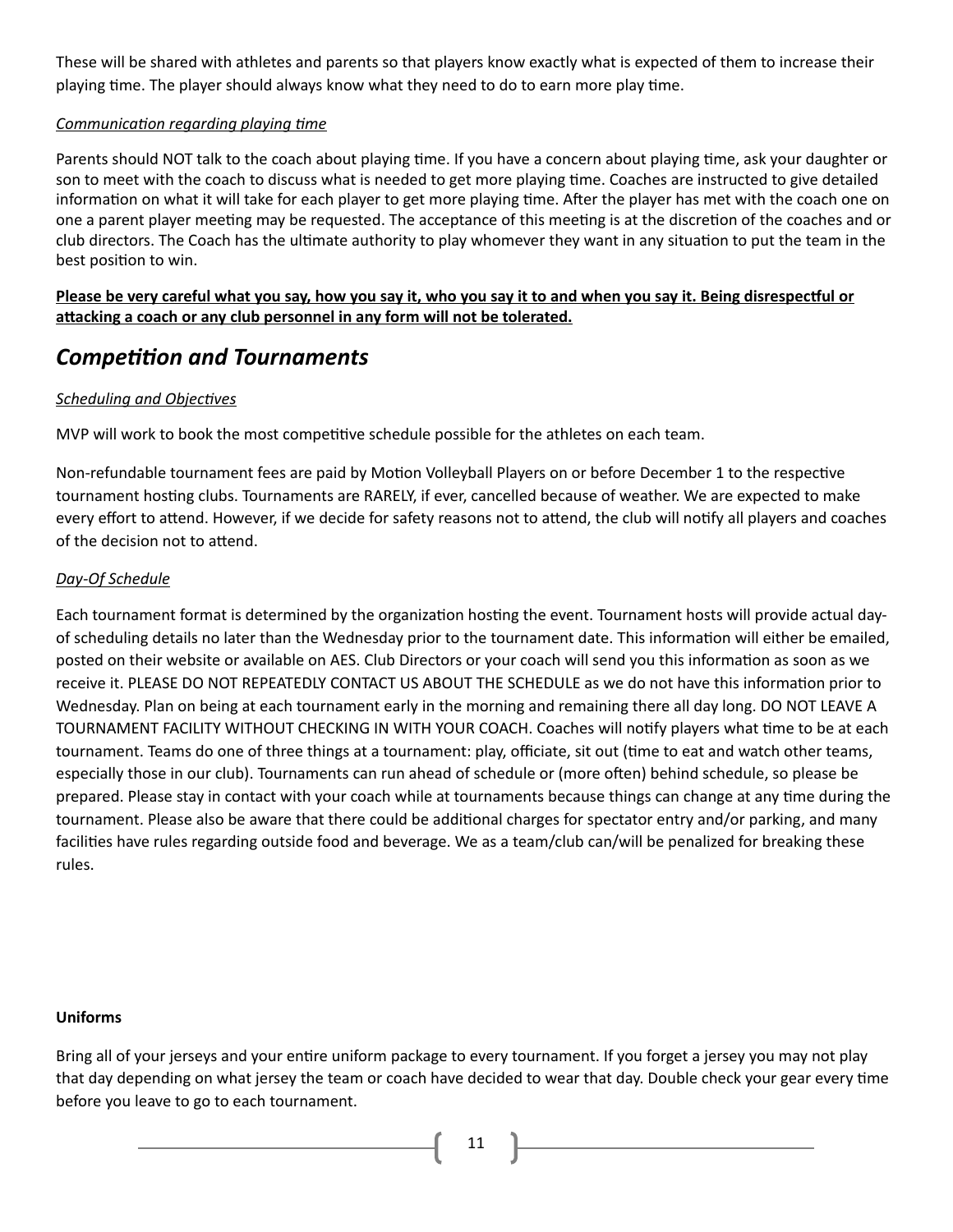Teams competing in Qualifiers and National competitions will need to agree upon a standard pair of Spandex, and all girls must wear the same style or brand. All Spandex MUST match, you cannot have Spandex shorts with different manufacturer's logo. Once a logo is on the spandex, it becomes part of the team's uniform, and all must match.

Uniforms are to be worn only on tournament days and only by team members. Uniforms should not be worn for practice or out in public. All players are expected to be in full uniform each time the team competes at a tournament and to bring all uniform pieces to every event. If you happen to lose or damage your uniform, you will NOT be provided with a new one. It will become your responsibility to replace it. Uniform maintenance is the responsibility of the player – wash only in cold water and air-dry – if you forget your shorts or jersey, you will NOT be able to participate. PLEASE PACK ALL UNIFORM PIECES THE NIGHT BEFORE A TOURNAMENT AND CHECK IT TWICE! When at a tournament and not playing, all athletes are required to wear MVP apparel.

#### *Scorekeeping and Officiating Duties*

All players are expected to help officiate in one of these capacities:

- Line judge
- Scorekeeper (visual or paper)
- Libero tracker
- 2<sup>nd</sup> referee (down)

Training will be provided to all club members prior to the first tournament to be able to do each of these positions, and online tools are also available to help you learn. NO PLAYER IS EXEMPT FROM OFFICIATING DUTIES! The Coach will determine how duties are assigned.

It is also important to note that oftentimes when you lose your last match of the day, you will be expected to officiate the next match. NO PLAYER MAY LEAVE THE TOURNAMENT IN ADVANCE OF THE ENTIRE TEAM, REGARDLESS OF WHETHER THEY ARE ASSIGNED AN OFFICIATING DUTY OR NOT. Under certain extreme circumstances, permission may be granted by the Coach for a player to leave early.

No cell phones or electronic devices should be at the scorekeeping tables or used by any player with an officiating assignment. If seen by the coach, they will be confiscated and turned over to the parent(s). If a parent is not present, the phone or device will be held by the coach until the end of the day. We also discourage players from eating at the scoring table or any other activity that may cause the players working the match to become distracted.

Please pay complete attention while officiating in any capacity, you expect the same while you are playing.

#### *Travel*

Many tournaments require travel time. It is the responsibility of the family to get the player to the tournament on time. This may mean traveling as a family or making arrangements for your child. If sending your child with another family, it is suggested you provide some gas and/or spending money. Coaches are NOT allowed to transport players, unless that player is their child. These trips are for the player's volleyball experience and training as a member of a team, not a family vacation.

Parents must understand (as indicated in the forthcoming Agreement at the end of this handbook) and agree that when the team is traveling to tournaments, MVP will not act in place of a parent or assume any duty of supervision or guardian, including at hotels or in the course of transportation to or from the event.

There are different types of events that we will travel to: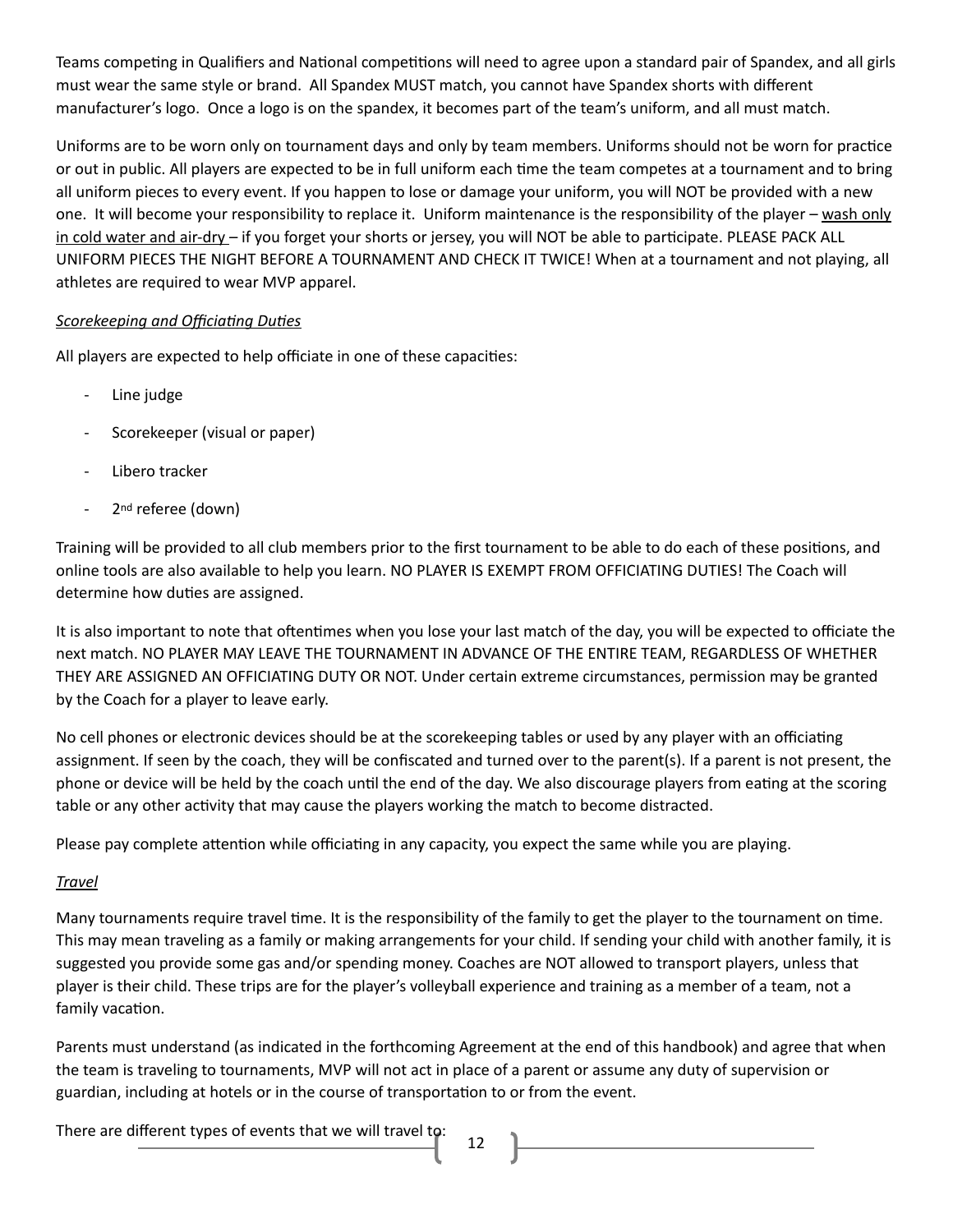- One-day event held on a Saturday or Sunday, generally starting at 8-9 a.m.
- Two-day events held on Saturday and Sunday
- A National Qualifier, which involves leaving on a Thursday and playing Friday, Saturday and Sunday, or leaving on a Friday and playing Saturday, Sunday and Monday.
- A larger national tournament that spans 3-5 days and can include long distance travel to and from the event

Weekend or longer tournaments may require overnight lodging that is not included in the team fee. Players are required to stay with a parent or other designated adult. You will need additional funds for food, t-shirt purchases, etc. Any flights will be the sole responsibility of the individual family. MVP will provide the Team Rep and all parents a set of travel parameters specific to each event, including earliest and latest time of arrival, hotel check-in procedures, event site locations and restrictions, departure times and schedules.

Although we will provide site directions given to us, please double check with other sources. Please make sure you know where you are going and allow more than enough time to get there. Getting lost is not an acceptable excuse for being late and could jeopardize playing time.

All Motion Volleyball Players will demonstrate good behavior at tournaments, which includes:

- No discussion with officials concerning calls unless called on
- Help officiating when asked by your coach
- Return balls to ball bag after warm-ups and keep track of medical bag
- Food is to be eaten in the designated area
- Clean up the bench area of empty bottles after matches
- No stealing or vandalism
- No smoking, drugs or alcohol
- If staying at a hotel, players must adhere to the lights-out policy (as established by the coach), even if staying in a room with adults
- An adult must be present at any time that multiple players or their guests (boy or girls) are congregated in a room or any other area.
- Do not leave the gym or tournament until the coach releases you

Any violations of these policies may result in suspension of play and possible dismissal from the club. Serious offenses will also be reported to the appropriate authorities, the Region and high schools.

MVP will not be responsible for any player's personal items while participating in an event. All athlete's personal items will be their own responsibility while playing or during hotel lodging. It is advised that no jewelry be brought to tournaments as it cannot be worn. It is also advised that cell phones be left at home or turned off, as tournaments are a time for competition, not texting.

# *Communication*

*Club Communication Policy & Guidelines*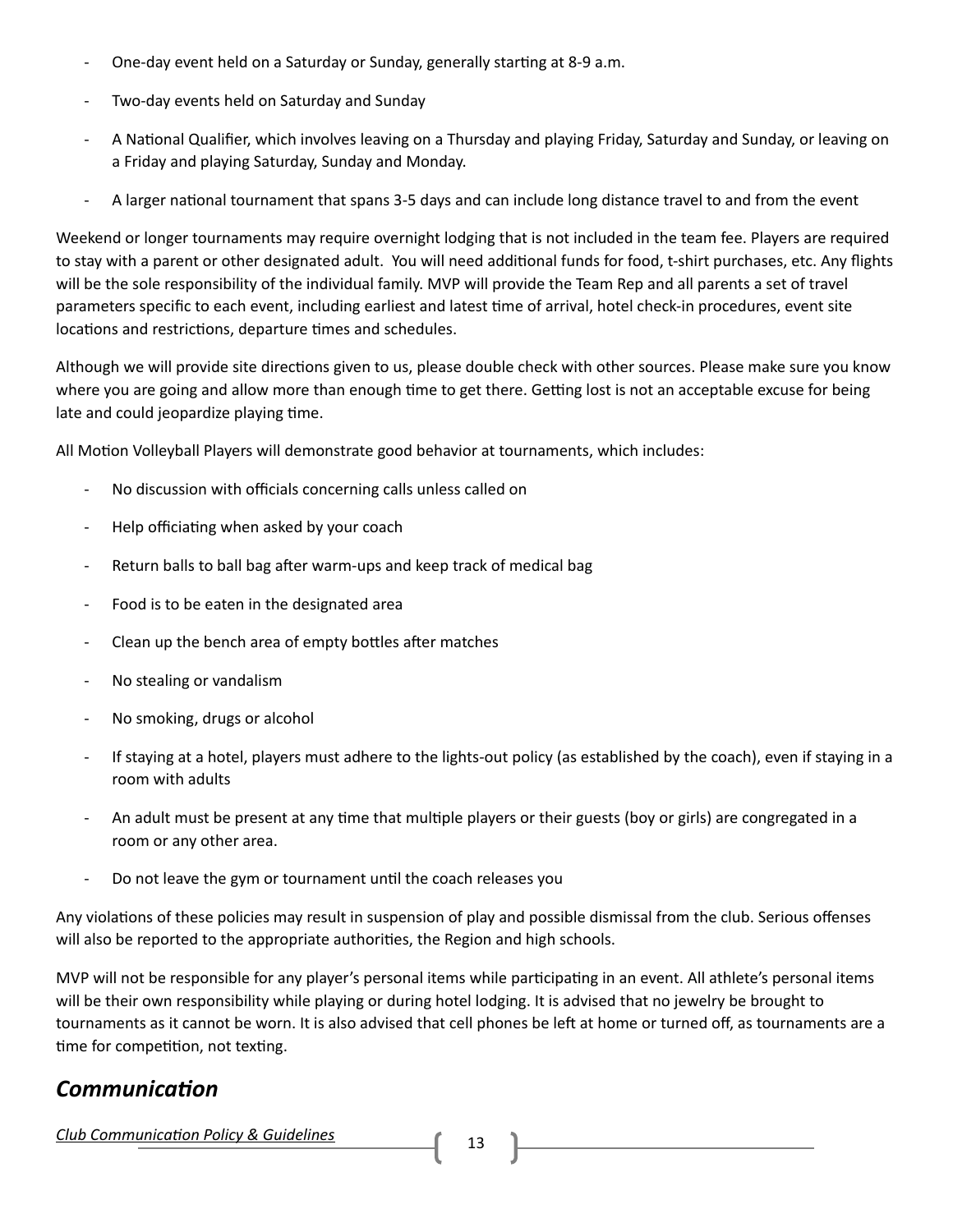Parenting and coaching are important and complimentary vocations and by working together we are able to better provide benefits to the player. Since he/she is beginning to move into the adult world, one of our goals is to make them responsible for their own actions.

- Communication Coaches Expect From Parents
	- o Advanced notification of any schedule conflicts. Preferably an email, phone call or GroupMe text.
	- $\circ$  Specific concerns with regards to a coach's philosophy and/or expectation.

Since our goal as a program is to move each athlete forward in their development as a player and a person, it is our request that you encourage your child to discuss any of the issues first with their coach. If your child is unclear of the resolution, please feel free to contact the coach with your child present.

- Appropriate Concerns to Discuss With Coaches
	- $\circ$  The treatment of your child both mentally and physically
	- o Ways to help your child improve
	- o Concerns about your child's behavior
	- o The players academics well being

Our coaches are professionals who make tough decisions based on what they believe to be the best for the team and athletes involved. Certain things can and should be discussed with coaches. Other things, such as those in the following section, must be left to the discretion of the coach and will not be discussed, either in person or via phone or email:

- Issues Not Appropriate To Discuss With Coaches
	- o Team Strategy
	- o Play Calling
	- o Other Athletes or Coaches
	- $\circ$  Playing Time (unless framed such as "what can my child to do to earn more playing time?")

Situations may arise that may require a conference between the coach and a parent. These are to be encouraged, and it's important that both parents/guardians of the player have a clear understanding of the other's perspective. Please read on for the MVP's Grievance procedure.

#### *Grievance Procedure*

The following guidelines have been established to protect the players, coaches and parents from awkward and inappropriate situations when it comes to the professional discussion and handling of grievances. The coaches within MVP have been instructed to adhere to these guidelines to better maintain the club/player/parent relationship.

The procedure to discuss concerns about policies and actions are as follows:

1. The athlete should speak with the coach regarding the matter first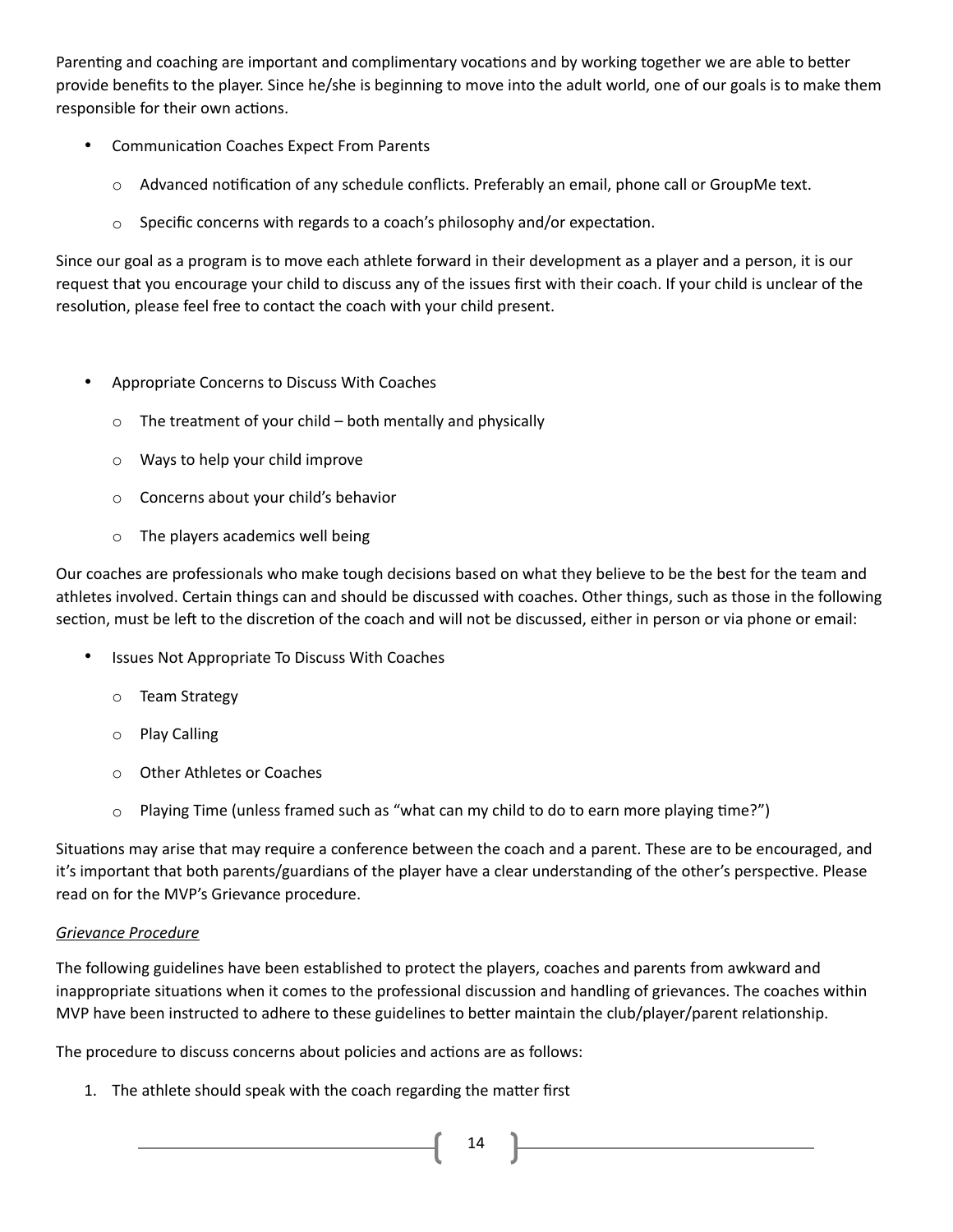- 2. If the matter remains unresolved and there is a legitimate concern, the parent AND athlete should request to meet with the coach and club director. Coaches will ONLY meet with parents when the athlete is present, and not at a tournament.
	- a. Please do not confront a coach before, during or immediately after an event. Arrange to meet with your coach at a convenient time for all parties, including before or after practice.
	- b. If a parent approaches a coach during a tournament, we have instructed our coaches to refuse to discuss or engage in the situation, to refer the parent to a club director, and walk away.
	- c. We also instruct our coaches not to get involved in a texting or email conversation that is not productive.
	- d. We highly suggest that parents and players wait to ask for a meeting after they have had time to discuss and think about what they would like to discuss. Let things cool down and make sure you have all the facts of what was going on before requesting a meeting.
- 3. If the matter still remains unresolved, the parent can request a meeting with the Club Parent Liaison, along with the coach and the player. THE PLAYER MUST BE PRESENT AT THE MEETING. A final decision will be made by the Club President or Vice President if the matter remains unresolved.

It is important that players and parents alike understand that conversation with a coach is allowed and encouraged at any time throughout the season as long as it is civil, polite and respectful. However, when problems arise, we will all need to be rational and calm before any discussion occurs.

Also please note that Motion Volleyball Players will not acknowledge or react to any negative emails that are not trying to help solve a situation. While convenient for conveying details, email can also leave room for interpretation of feelings and misunderstandings. To initiate the grievance process, please contact the coach by phone, GroupMe or email to schedule an in-person meeting.

#### *Reporting Inappropriate Behavior of Club Staff*

MVP vigilantly maintains a policy that places the safety of the young athletes entrusted to our care and instruction as our highest priority. We watch team activities and interactions closely to try to prevent any miscommunication that causes discomfort to any of our athletes or parents. If you see behavior of a MVP employee that you believe to be inappropriate, report it immediately to one of the club directors. All complaints will be investigated. Any employee found to be in violation of our policy would be subject to discipline, which may include dismissal or turned over to the authorities. There will be no retaliation against any complainants and/or witnesses who participate in an investigation. If you have any questions regarding Motion Volleyball Player's policies or procedures, please do not hesitate to contact a club directors.

#### *Team Contact List, Website and Other Communications*

Once the club's teams are formed, team contact lists will be assembled. Each list will consist of all team member's names, parent's names, addresses, phone numbers and email addresses. This list will be distributed to all coaches by the club director. The coach for each team will then distribute to their team. Corrections can be made directly to the club website or given to the club director or coaches as soon as they are noticed.

15 Regularly check out the MVP website as this is where a majority of the answers to questions will be posted – locations, dates and times of practice and tournaments, etc. We also urge members to make sure we have a regularly-used and correct email address on file as information will be communicated that way as well. MVP uses all forms of social media to communicate club/team information; from time to time the coach may send a broadcast text to the team alerting them of special information. Our coaches have been instructed to keep the communication to club specific information only.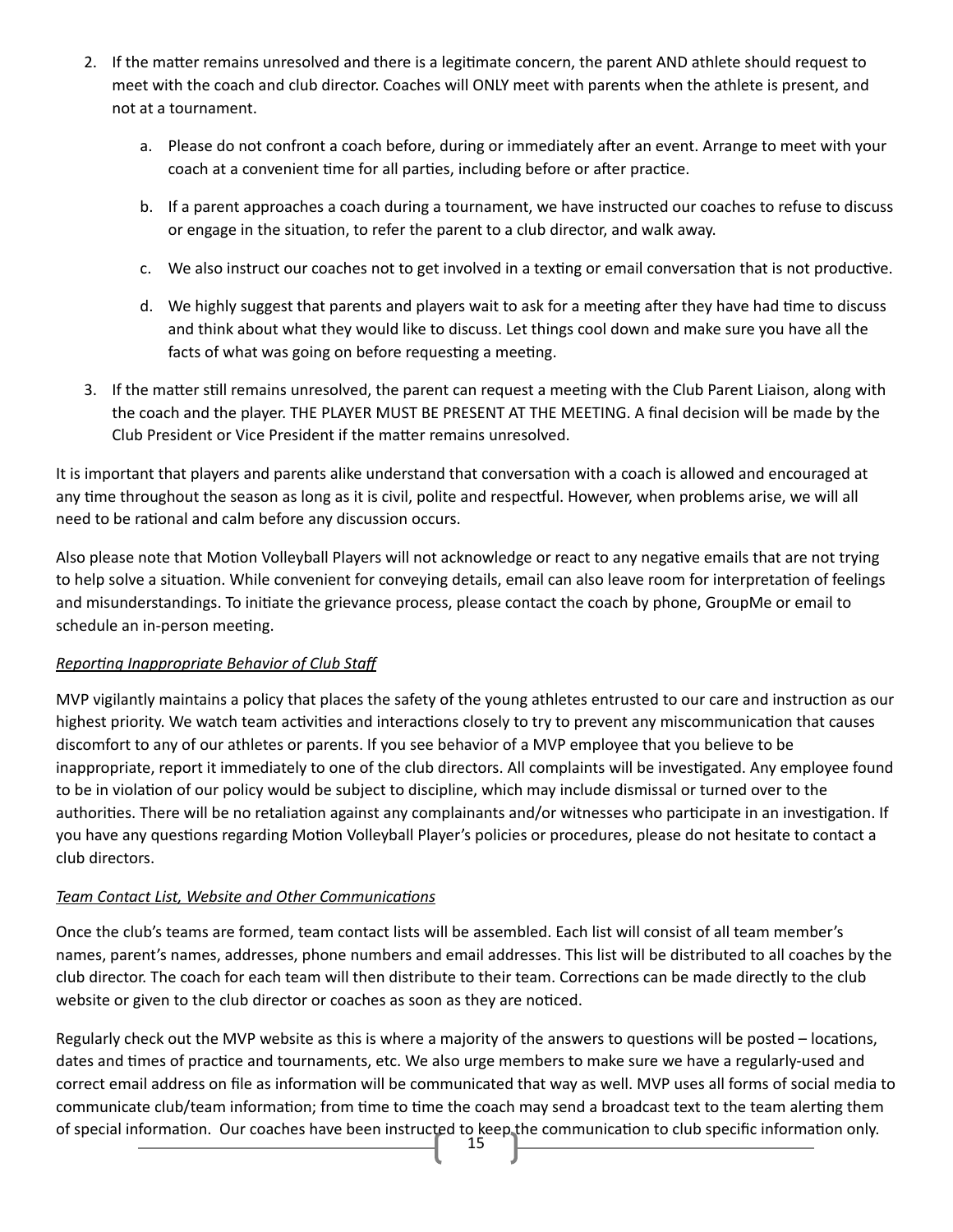If you prefer to "opt out" of this form of information, please contact the coach to make sure you get the information in another format.

Social media is also popular; however, we urge coaches not to accept "friend" requests from their players, nor any other current players under the age of 18. We will utilize our MVP Facebook page and Instagram; however, official communication and information will be via our website, emailed or GroupMe directly from the coach.

At events, we encourage all players to use their phones for team communication and limited other purposes. Players are there to play volleyball and focus at the task at hand. They are not allowed at the scorer's table and can be a distraction throughout the day. Face-to-face team communication and bonding are favored over texting or playing games during off times. Listening to music to get motivated for the next match during time off at events is fine as long as the team is together and communicating.

#### *Team Parent*

The role of the team parent is to assist the coach with administrative duties as assigned by the coach. This position is to assist the Coach and not make decisions for the coach or club. We will ask for one or more parents to volunteer for this role. Other duties of the team parent:

- Organize team dinners or meals at tournaments
- Make sure that everyone has a ride to/from a tournament or practice, arrange car pooling
- Distribute directions to a site, and site rules (no food or coolers, etc.)
- Special events (team-bonding or overnight/weekend trips, birthdays, etc.)
- Checking on players during hotel stays

# *End-Of-Season Items*

#### *Player End-Of-Season Release*

Motion Volleyball Players will not release players to play out the end of the season with any other Region club unless worked out with the club director. This is at the sole discretion of Motion Volleyball Players.

#### *Season-Ending Functions*

The club or your individual team may have an end of the season party after the season has ended. Details will be provided.

#### *Other Club Offerings*

During the off-season months, Motion Volleyball Players may hold training opportunities open to anyone interested, including one-on-one training, tuneups, camps or clinics. Keep an eye on our website for more information.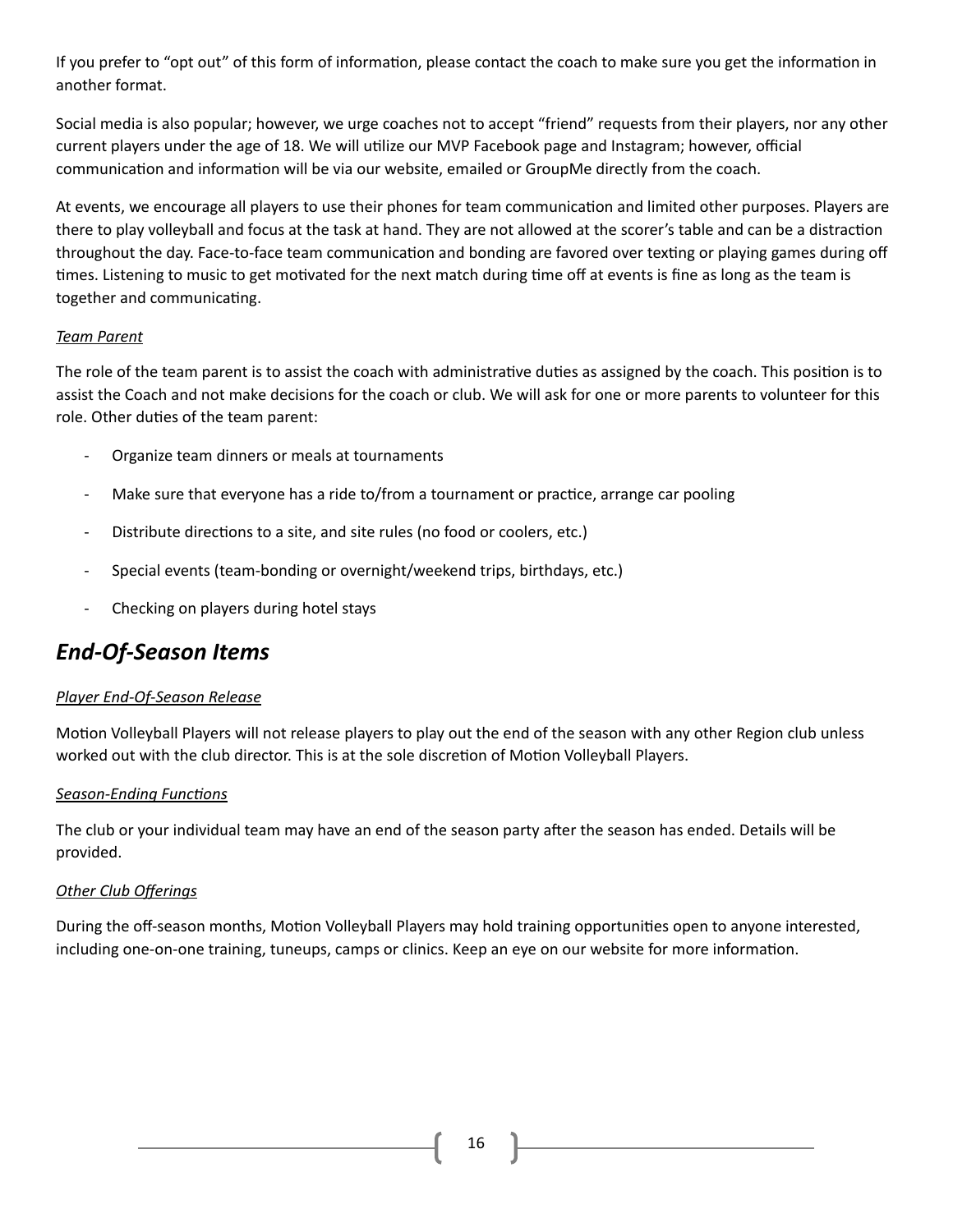# *How To Be A Supportive Parent*

Youth programs cannot be successful without the support of parents. The following guidelines are for concerned parents as they strive to be supportive of their young athletes without being pushy.

1. Supportive parents focus on mastering sport skills and strategies rather than competitive rankings. Sport mastery focuses on performance, which can be controlled by the athlete, while competitive ranking focuses primarily on winning and losing, an outcome, which is frequently outside the athlete's control. An overemphasis on competitive rank and an under emphasis on sport mastery is a primary cause of a dramatic dropout rate in competitive sports by 12- to 18-year-olds.

2. Supportive parents decrease the pressure to win. Supportive parents realize that sport creates its own pressure to succeed. Additional pressure from the parent is likely to be counterproductive, particularly, in the long run. Supportive parents avoid making the outcome of the game bigger than life. As a game or a competition becomes blown out of proportion, a youngster's self-esteem can become tied to winning or losing. A child should not feel less valuable or less loved when a match is lost.

3. Supportive parents believe that sport's primary value is the opportunity for self-development. The probability of achieving lasting fame and glory via sport is low. Many outstanding athletes never achieve professional status. However, their sports experiences have allowed them to develop life-long values and self-respect.

4. Supportive parents understand the risks. Competition places the athlete on center stage. Anytime competing is willingness to chance failure. Giving your best is what athletics is all about.

5. Supportive parents communicate their true concerns directly with the coach/teacher. A positive working relationship is based upon clearly communicated mutual goals among parents, coaches and athletes. While a parent cannot control the behavior of a coach/teacher, they can communicate with the coach/teacher on a regular basis about the overall development of their child.

6. Supportive parents understand and respect the difference between parental roles and coaching roles. While parents are ultimately responsible for their child's development, once they have chosen a program/coach they must leave the coaching to the coach/teacher. Even though Supportive parents often play sports with their child they avoid coaching "over the shoulder" of the coach/teacher and/or publicly questioning the coaching decisions.

7. Supportive parents control negative emotions and think positively. Few athletes wish to perform poorly. Negative reactions to poor performances only add to an athlete's pressures. Supportive parents realize that even the athlete who "chokes" is trying to succeed. In fact, part of the problem with many athletes is that they are trying too hard to succeed. Criticizing such athletes does little to enhance their performances.

8. Supportive Parents KNOW HOW TO HELP YOUR ATHLETE DEAL WITH FRUSTRATIONS OF TEAM SPORT - CONSIDER THE FOLLOWING: 1. How to deal with demanding superiors 2. How to be a cooperative team member 3. How to make use of both positive and negative feedback 4. How to cope with adversity 5. How to achieve mental toughness 6. How to be a gracious winner 7. How to live with the eccentricities of coaches, teammates, and opponents.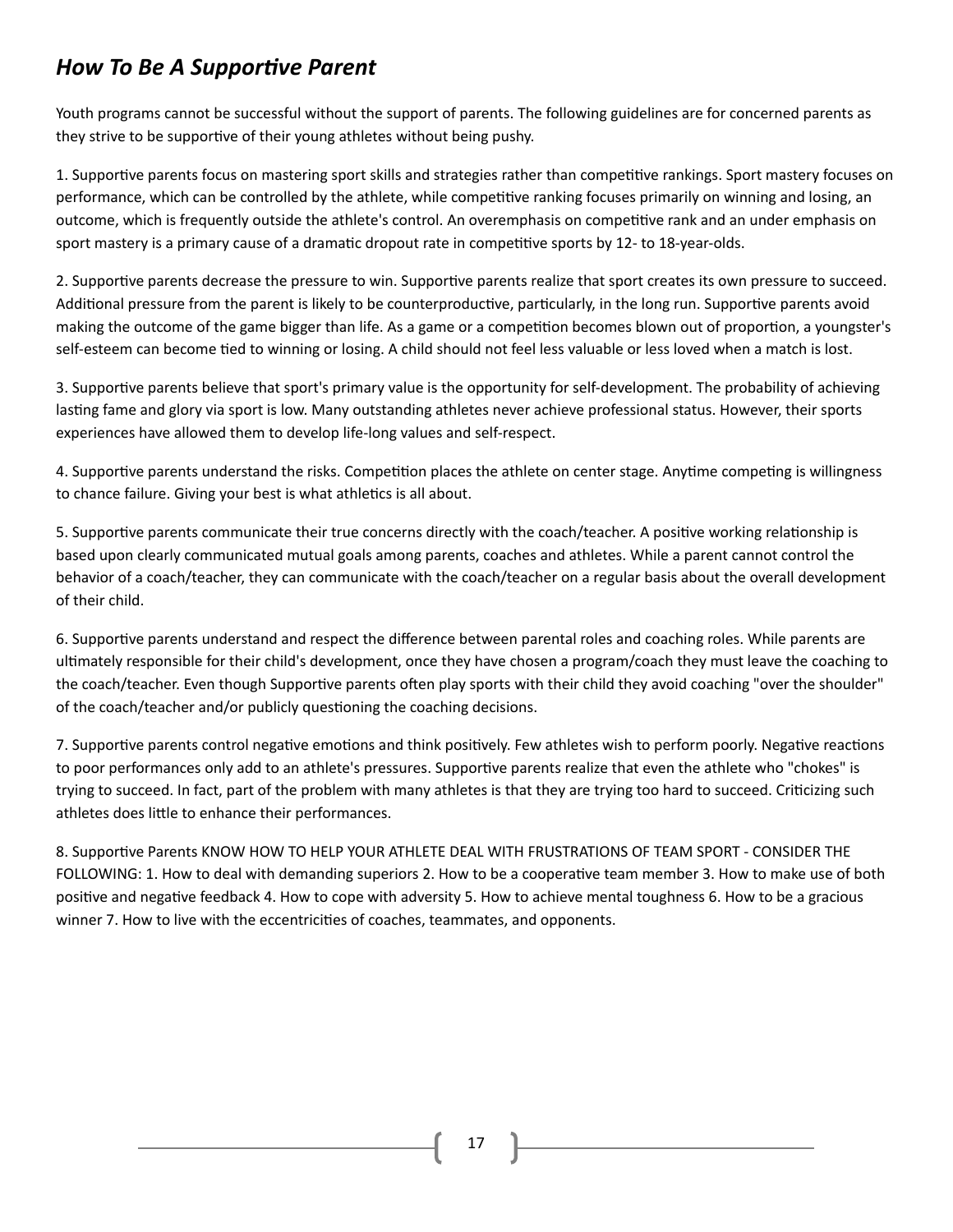# *Guidelines for Being a Positive Parent*

- 1. Be positive with your child. Let them know they are successful simply because they are a part of the TEAM.
- 2. Encourage your child to seek their own answers. If he/she is unsuccessful at working things out with his/her coach, schedule a meeting with the coach and have your son/daughter attend with you. (You may not be hearing the whole story - a very common occurrence)
- 3. Be supportive of the coaching staff. If you have questions or concerns, please talk with the coach at the appropriate time. Never approach a coach with complaints after a tough game. Wait and schedule a visit after everyone cools off.
- 4. Be careful not to show animosity or jealousy toward any of your child's teammates. Many things will aggravate you that do not faze your child. Do not make something into an issue if it is not an issue. This type of attitude can rub off on your child and affect the whole team.
- 5. Please think before criticizing anyone connected with the club or your child's team. Do not talk negatively about other players, the coach or staff to your daughter. Criticism is contagious and often very harmful and undermines the team. The damage can be irreversible.
- 6. Do your physical part as a parent. Get your child to practice on time and pick them up promptly. Encourage your son/daughter to work hard, be smart, and to do his/her best in everything they attempt. You are a role model for your child.
- 7. Insist on your child's respect for TEAM rules, game officials, and sportsmanship. As a fan, you are entitled to your enthusiasm, but please do not be belligerent towards players, coaches, or officials.
- 8. Never pull your player from the court or a tournament because you are upset about something. Understand the circumstances first before you take any action.
- 9. Visibly show that you enjoy watching your child perform; this will make them feel better about individual participation, no matter what the role.
- 10. Positions and talent sometimes do not match up. Coaches attempt to do what is best for the team, putting the best physical mix and best "chemistry" on the floor. That may mean that sometimes your child may be playing "out of position" in an attempt to strengthen the team. Stay positive and maybe your child will flourish.
- 11. Encourage your child to PLAY FOR THE LOVE OF THE GAME, not for scholarship or something that is in the hands of college recruiters.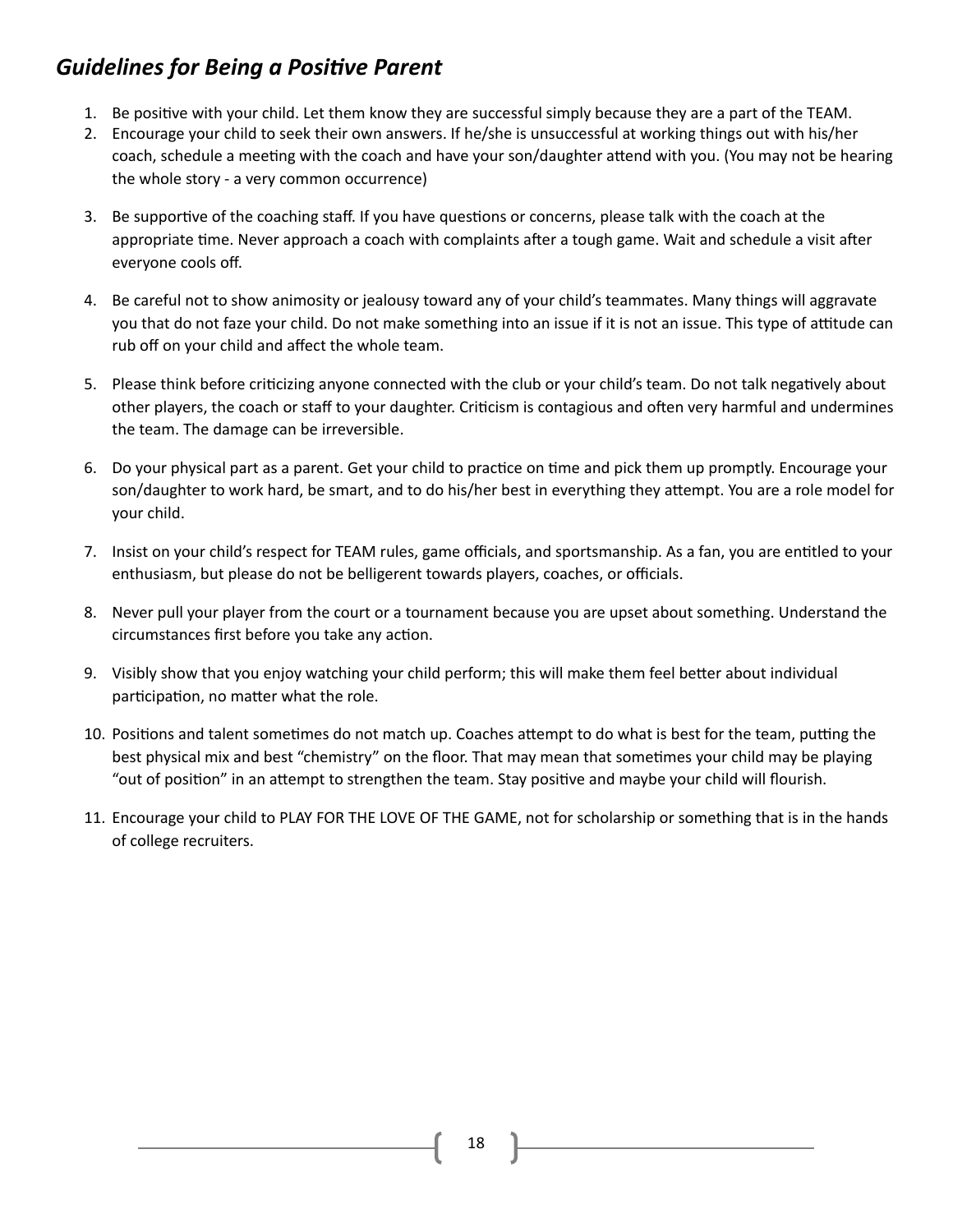# **USAV/Badger Region Volleyball SPECTATOR/PARENT CODE OF CONDUCT**

© USAV/Badger Region Volleyball Association – 2018-2019

#### **I WILL:**

- I WILL abide by the official rules of USA Volleyball.
- I WILL display good sportsmanship at all times.
- I WILL encourage my child and his/her team, regardless of the outcome on the court.
- I WILL educate myself on the unique rules of this facility.
- I WILL honor the rules of the host and the host facility.
- I WILL generate goodwill by being polite and respectful to those around me at this event.
- I WILL direct my child to speak directly with his/her coach when coaching decisions are made that may be confusing or unclear.
- I WILL re-direct any negative comments from others to the respective Event Director or Program Administrator.
- I WILL direct all concerns regarding officials to the Head Coach or Club Director for my team/club as opposed to contacting the Head Official directly.
- I WILL immediately notify the Event Director and/or Program Administrator in the event that I witness any illegal activity.
- I WILL support the policies and guidelines of the team/club that I represent.
- I WILL positively acknowledge effort and good performance for both teams, remembering that all of the players in this event are amateur athletes.
- I WILL model exemplary spectator behavior while attending this event.
- I WILL respect the history and tradition of the sport of volleyball by being a good ambassador.

## **I WILL NOT:**

- I WILL NOT harass or intimidate the officials, Line Judges, or Scorekeepers.
- I WILL NOT coach my child from the bleachers and/or sidelines.
- I WILL NOT criticize my child's coach or his/her teammates.
- I WILL NOT participate in any game or game-like activities including on-court ball shagging - unless I have a current membership card with USA Volleyball.
- I WILL NOT bring and/or carry any firearms at any USA Volleyball/Region event.
- I WILL NOT bring, purchase, or consume alcohol at any Youth/Junior volleyball event.

# **Event management may refuse admission to, or eject without refund, anyone who is deemed disorderly, or who fails to comply with these guidelines or any and all security measures and laws.**

**Spectators assume all risks incident to the game, or related events and activities, including the risk of lost, stolen, or damaged property or personal injury.**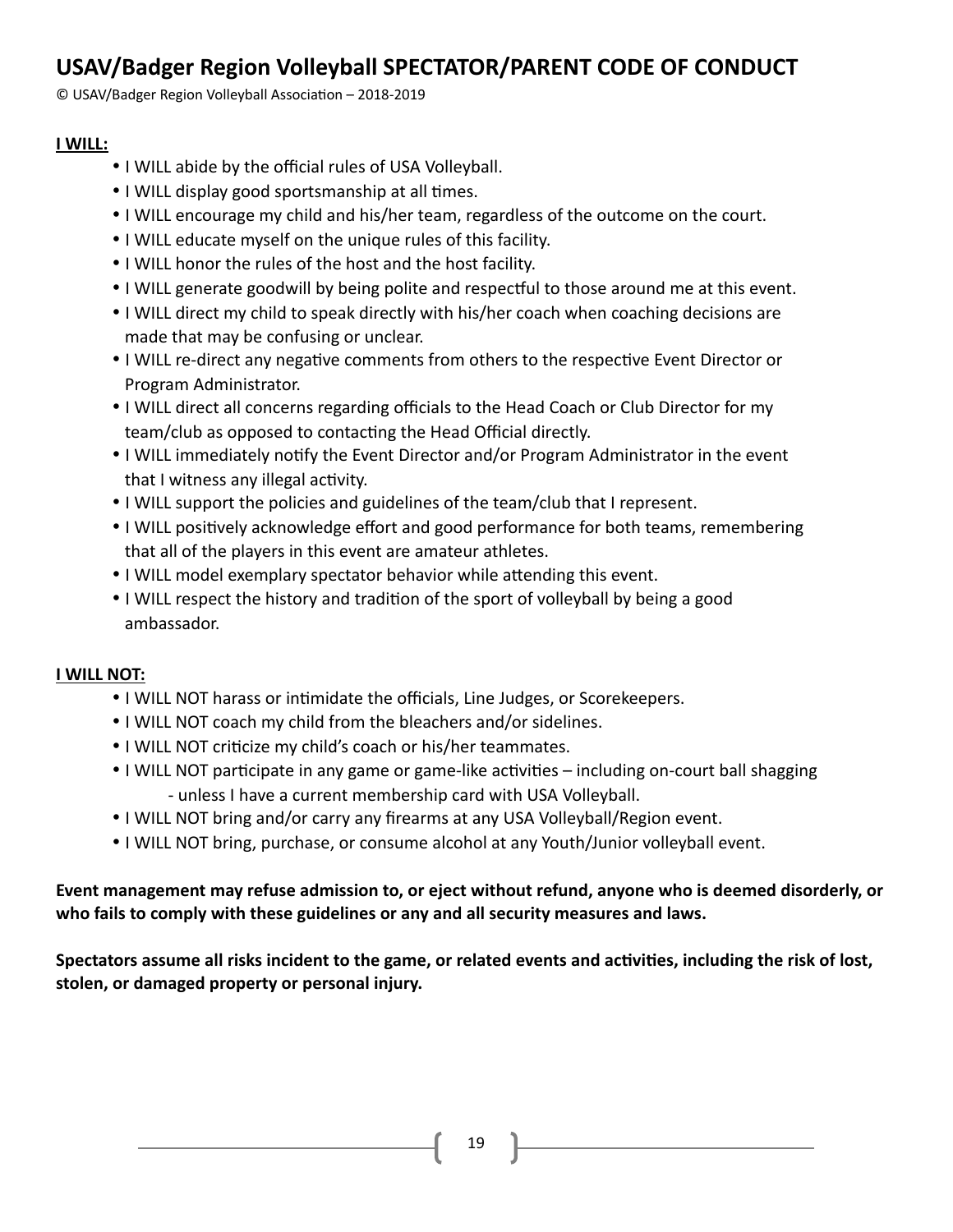# *Alcohol, Drug and Tobacco Policy*

Coach, Player and Club understand and agree that the best interests of the Coach, Player and Club as well as the League or Region are vitally dependent upon the elimination of any and all use of alcohol, drugs or tobacco by a Player; abuse of alcohol and any and all use of drugs by a Coach. Coaches or Players therefore warrant that at no time during the term of the season will he or she abuse alcohol, drugs and tobacco. Coach or Player further agree to abide by the MVP's policy regarding alcohol, drugs and tobacco, their sale, purchase, use, possession and physical detection, which may be promulgated and modified from time to time and shall be published to the Club and all Coaches and Players. Coach or Player agrees that the MVP Management shall have the power and absolute discretion to suspend or terminate any Coach or Player for a violation of this policy. The MVP Management's finding and decision shall be binding and conclusive on all parties. Coach or Player hereby releases MVP and waives every claim he/she may have against MVP, coaches, officers and directors, the Commissioner and/or League or Region for damages and for all claims and demands arising out of, or in connection with, the decision of this matter by MVP Management.

# *PENALTIES:*

#### *DRUGS:*

1st Offense: May be Immediately Dismissed, Reported to Badger Region, School and WIAA

#### *ALCOHOL AND TOBACCO:*

1st Offense: May be Immediately Dismissed, Reported to Badger Region, School and WIAA

#### *ACKNOWLEDGMENT OF RECEIPT OF ZERO TOLERANCE ALCOHOL, DRUG AND TOBACCO POLICY*

By signing the Parent Player Agreement, the Player, Parents or Legal Guardians of the Player, or Coach hereby acknowledges receipt of the MVP Zero Tolerance Policy and agree to be bound by the terms of the policy and the penalties imposed for violation of the policy. Violation of policy will not result in a credit or refund of any fees and the entire season dues must be paid in full immediately.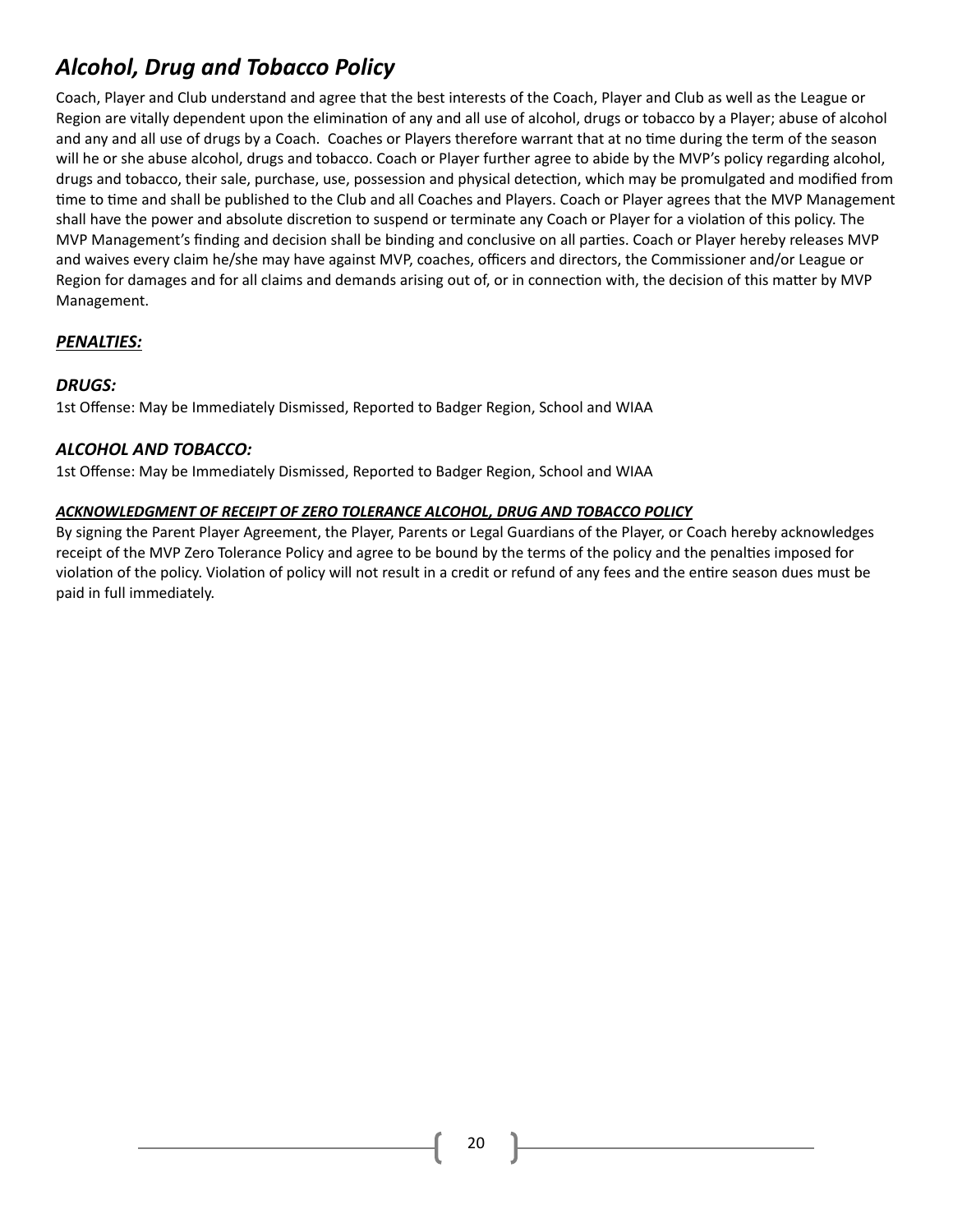*MVP fully backs and supports the USAV code of conduct as accepted by each player when they become registered annually member. MVPs code of Conduct may be stricter in certain situations than USAV.*

# **USA VOLLEYBALL PARTICIPANT CODE OF CONDUCT**

#### **THE FOLLOWING ACTIONS ARE PROHIBITED:**

1. Violation of any anti-doping policies, protocols or procedures as defined by the International Olympic Committee (IOC), World Anti-Doping Agency (WADA), Federation International de Volleyball (FIVB), US Anti-Doping Agency (USADA) or the United States Olympic Committee (USOC). Violations of this provision will be adjudicated only by USADA or the proper anti-doping authority, not USA Volleyball (USAV).

2. Possession, consumption or distribution of alcohol and/or tobacco if illegal or in violation of USA Volleyball (USAV) or Regional Volleyball Association (RVA) policy.

3. USAV policy prohibits the possession, consumption or distribution of alcohol and/or tobacco by anyone registered as a junior volleyball player at the event venue of any USAV/RVA sanctioned junior event.

4. Use of a recognized identification card by anyone other than the individual described on the card.

5. Physical damage to a facility or theft of items from a room, dormitory, residence or other person. (Restitution will be part of any penalty imposed.)

6. Possession of fireworks, ammunition, firearms, or other weapons or any item or material which by commonly accepted practices and principles would be a hazard or harmful to other persons at USAV/RVA sanctioned events.

7. Any action considered to be an offense under Federal, State or local law ordinances.

8. Violation of the specific policies, regulations, and/or procedures of the USAV, RVA or the facility used in conjunction with a sanctioned event. (It is the responsibility of the individual to be familiar with applicable specific policies, regulations and procedures.)

9. Conduct which is inappropriate as determined by comparison to normally accepted behavior.

10. Physical or verbal intimidation of any individual.

11. Actions that will be detrimental to USAV or the RVA.

#### **USA VOLLEYBALL DISCIPLINARY POLICY:**

## **Infraction When OccurredSuggested Maximum Penalty \*\***

First Before or during event

After event concludes Individual disqualified (if person is a junior, he/she will be sent home as soon as possible and parent or guardian notified). The individual may be declared ineligible for USAV registration or RVA membership for one year starting from the date of infraction.

The individual may be declared ineligible for USAV registration or RVA membership for one year starting from the date of infraction.

Second Before or during event

After event concludes Individual disqualified (if person is a junior, he/she will be sent home as soon as possible and parent or guardian notified). The individual may be declared ineligible for USAV registration or RVA membership for two years starting from the date of infraction.

The individual may be declared ineligible for USAV registration or RVA membership for two years starting from the date of infraction.

Third Individual may be declared ineligible for USAV registration or RVA membership for the remainder of his/her lifetime.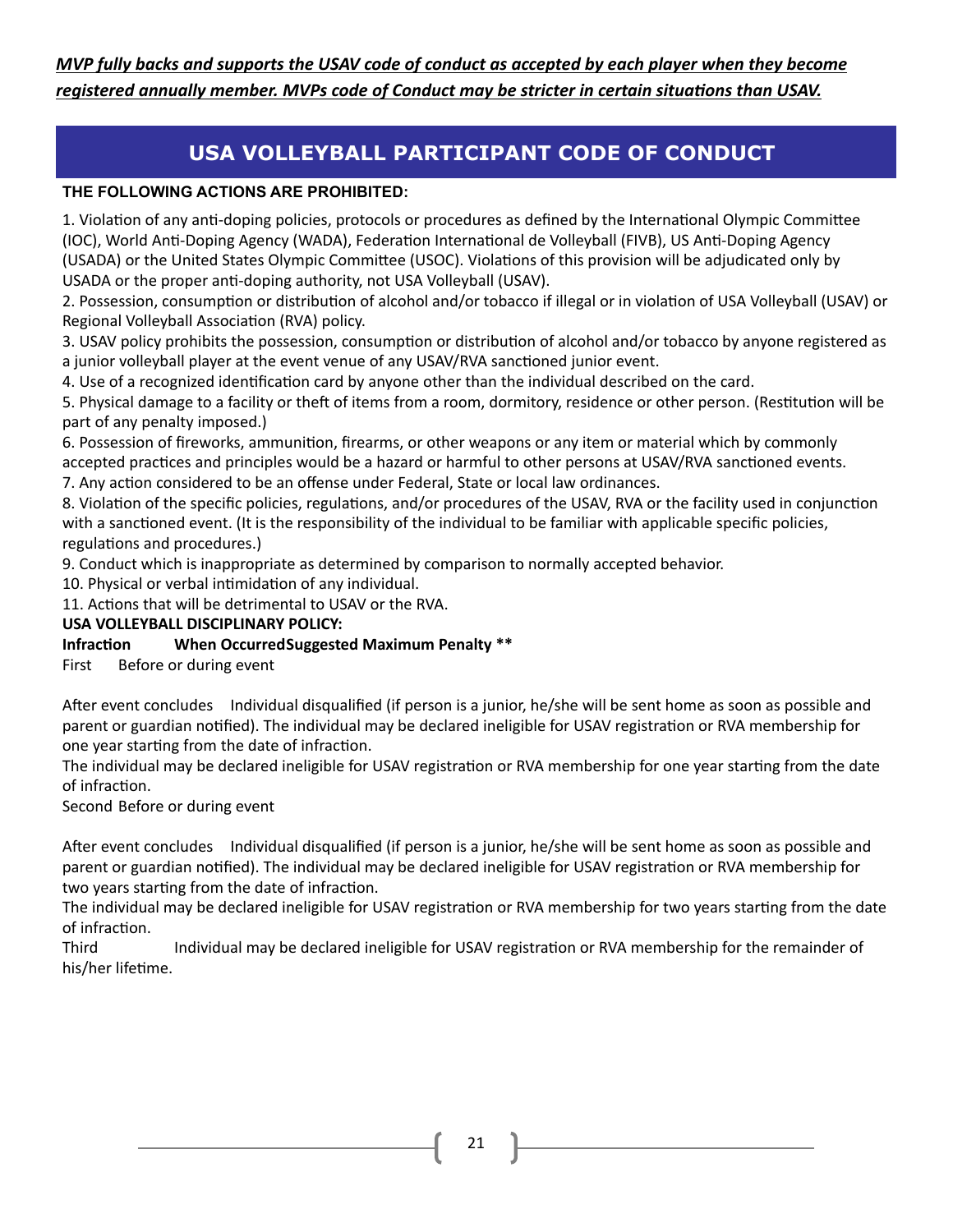

#### Player & Parent Expectations for our 2021-22 Season

- 1. Represent your team, your club and yourself in a positive manner, on and off the court.
- 2. Be honest with your team, club, coaches and yourself. Follow rules and curfews.
- 3. Set high, yet attainable goals, for yourself as an individual and as a team member.
- 4. Respect coaches and their decisions. They are dedicated to helping you achieve your potential.
- 5. Communicate openly with coaches, teammates & captains. Report injuries, concerns, etc.
- 6. Accept constructive criticism from coaches and teammates to improve performance.
- 7. Don't make destructive decisions or bad choices which may result in loss of playing time or dismissal.
- 8. Maintain academic commitment throughout the season.
- 9. Maintain proper hydration/nutrition before, during and after practices or tournaments.
- 10. Use cell phones only at appropriate times or under special circumstances or emergencies!
- 11. Respect time. Arrive 15 20 min before practice. 60min before tourneys ready to play 45min prior.
- 12. Dress properly for play, kneepads, t-shirts, team apparel & ankle braces/tapings if needed.
- 13. Set aside personal problems & situations before stepping on the court.
- 14. Continue to "earn" your position all season. Playing time based on skill, attendance, attitude & athleticism.
- 15. Focus on the team at practices, PEP & tournaments.
- 16. Only the floor captain will address the refs, but every player must always act in a respectful manner.
- 17. Attend and participate in practices, PEP and games. No unexcused absences. This is a commitment.
- 18. Have fun through unselfish participation. Support others that may sub for you.
- 19. Always "Go for it!" We learn from success or failure. Play to WIN!
- 20. Encourage teammates to do their best. Challenge each other and celebrate every point!
- 21. All players will remain at tournaments thru and including final officiating responsibilities together!!!
- 22. Results will be achieved through hard work, dedication & intensity. Work hard and smart, including on your own.
- 23. We are looking for dedicated individuals & families that can make all practices and PEP session & work towards the goal of "Nationals"!

**By signing the Parent Player Agreement, you are accepting a position on a Motion Volleyball Player Team and agree to honor the expectations outlined above. Additionally, you acknowledge responsibility for meeting stated financial obligations for the entire regular season, as well as any additional time and financial commitments upon the team being accepted to attend the Nationals Championships wherever it may be held.**

**Welcome Aboard and get ready for an incredible experience!**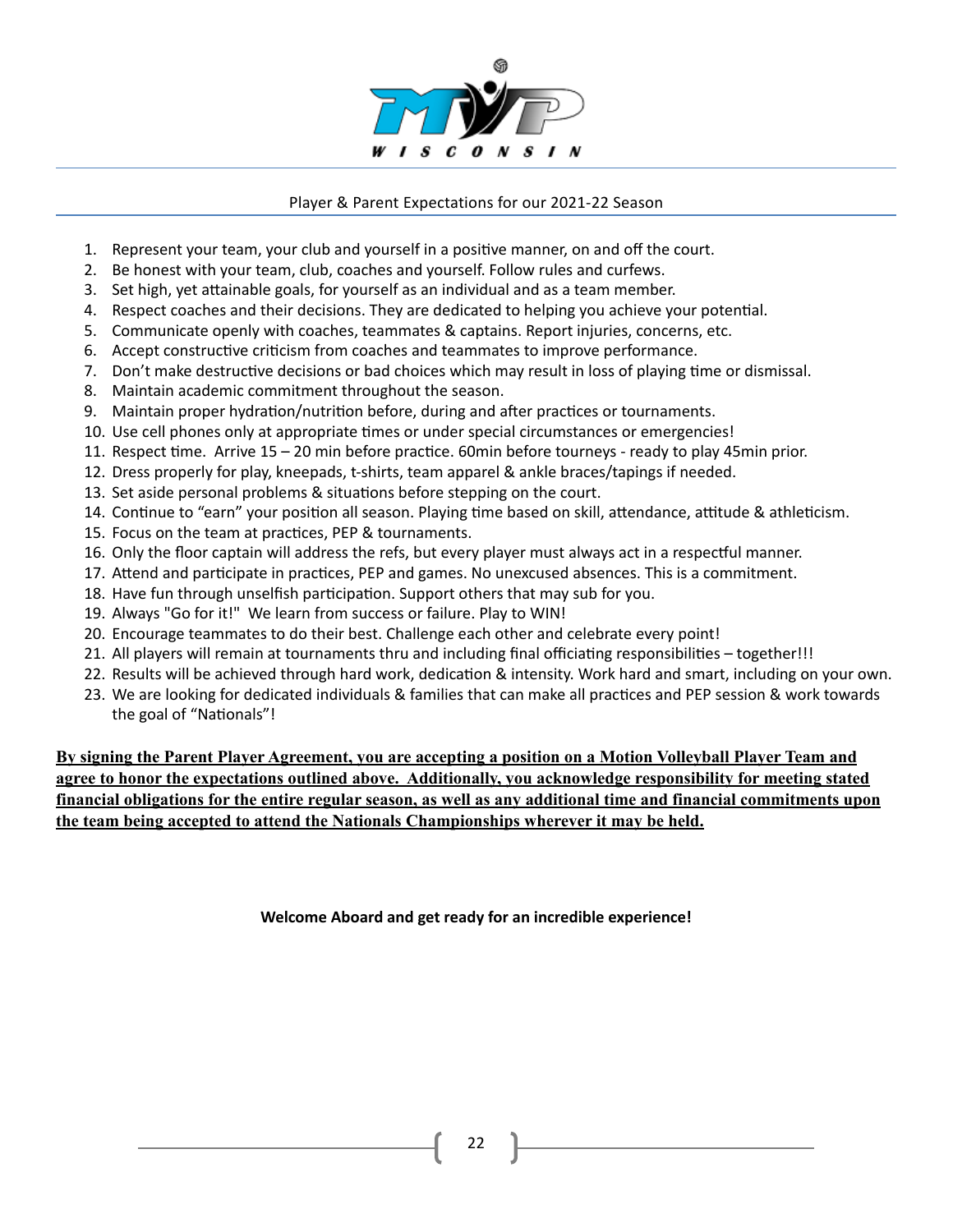

# **ATHLETE PROTECTION POLICY COMMITMENT TO SAFETY Overview**

In the event that any staff member or volunteer observes inappropriate behaviors (i.e., policy violations), suspected physical or sexual abuse, or misconduct, it is the personal responsibility of each staff member and volunteer to immediately report his or her observations to an immediate supervisor, an ORGANIZATION administrator or a member of ORGANIZATION'S Participant Safety Committee.

CLUB is committed to creating a safe and positive environment for athletes' physical, emotional and social development and to ensuring that it promotes an environment free of misconduct.

**Staff members and volunteers should not attempt to evaluate the credibility or validity of child physical or sexual abuse allegations as a condition for reporting to appropriate law enforcement authorities.** Instead, it is the responsibility of each staff member and volunteer to immediately report suspicions or allegations of child physical or sexual abuse to an immediate supervisor, ORGANIZATION administrator or a member of CLUB'S Participant Safety Committee. Complaints and allegations will be addressed under ORGANIZATION'S Disciplinary Rules and Procedure.

CLUB recognizes that the process for training and motivating athletes will vary with each coach and athlete, but it is nevertheless important for everyone involved in sport to support the use of motivational and training methods that avoid misconduct.

## **Application**

This Policy applies to

- Staff members and volunteers
- CLUB'S athletes and participants

Staff members, volunteers, athletes and participants shall refrain from all forms of misconduct, which include:

- **Bullying**
- Harassment
- Hazing
- Emotional misconduct
- Physical misconduct
- Sexual misconduct, including child sexual abuse

# **PROHIBITED CONDUCT**

#### **Child Sexual Abuse**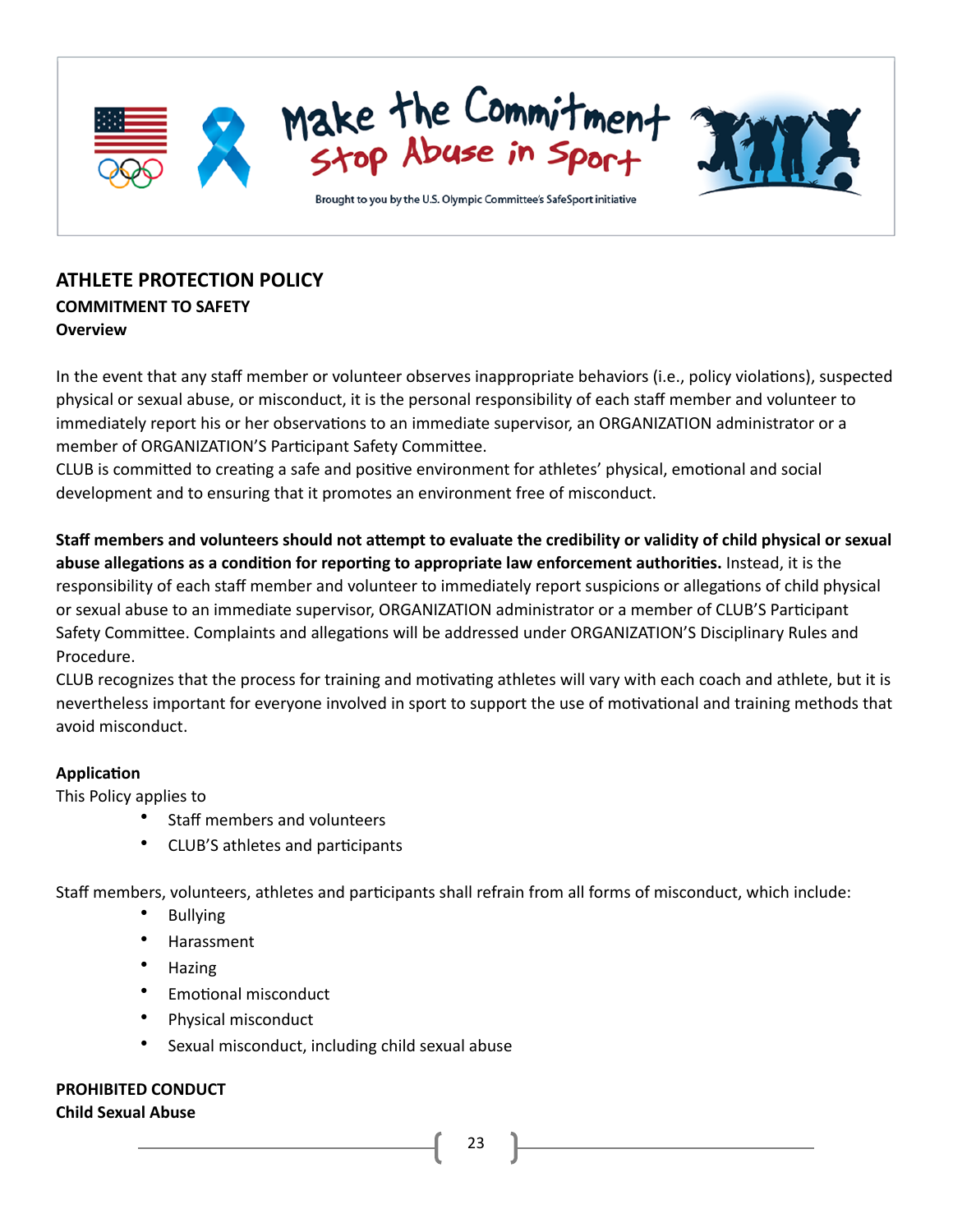(1) Any sexual activity with a child where consent is not or cannot be given. This includes sexual contact with a child that is accomplished by deception, manipulation, force or threat of force, regardless of the age of the participants, and all sexual interactions between an adult and a child, regardless of whether there is deception or the child understands the sexual nature of the activity. **Note concerning peer-to-peer child sexual abuse:** Sexual contact between minors also can be abusive. Whether or not a sexual interaction between children constitutes child sexual abuse turns on the existence of an aggressor, the age difference between the children, and/or whether there is an imbalance of power and/or intellectual capabilities.

(2) Any act or conduct described as child sexual abuse under federal or state law.

# *Exception:* None

# *Examples*

Sexually abusive acts may include sexual penetration, sexual touching or non-contact sexual acts such as verbal acts, sexually suggestive electronic or written communications, exposure or voyeurism.

# **Emotional Misconduct**

(1) A pattern of deliberate, non-contact behavior that has the potential to cause emotional or psychological harm to an athlete. Non-contact behaviors include:

- a. verbal acts
- b. physical acts
- c. acts that deny attention or support

(2) Any act or conduct described as emotional abuse or misconduct under federal or state law (e.g. child abuse, child neglect).

# *Exception*

Emotional misconduct does not include professionally accepted coaching methods of skill enhancement, physical conditioning, team building, discipline or improving athletic performance.

# *Examples*

Examples of emotional misconduct prohibited by this policy include, without limitation:

(1) **Verbal Acts.** A pattern of verbal behaviors that (a) attack an athlete personally (e.g., calling them worthless, fat or disgusting) or (b) repeatedly and excessively yelling at a particular participant or participants in a manner that serves no productive training or motivational purpose.

(2) **Physical Acts.** A pattern of physically aggressive behaviors, such as (a) throwing sport equipment, water bottles or chairs at, or in the presence of, participants; or (b) punching walls, windows or other objects.

(3) **Acts that Deny Attention and Support.** A pattern of (a) ignoring an athlete for extended periods of time or (b) routinely or arbitrarily excluding participants from practice.

# *Note: Bullying, harassment, and hazing, defined below, often involve some form of emotional misconduct.*  **Physical Misconduct**

(1) Contact or non-contact conduct that results in, or reasonably threaten to, cause physical harm to an athlete or other sport participants; or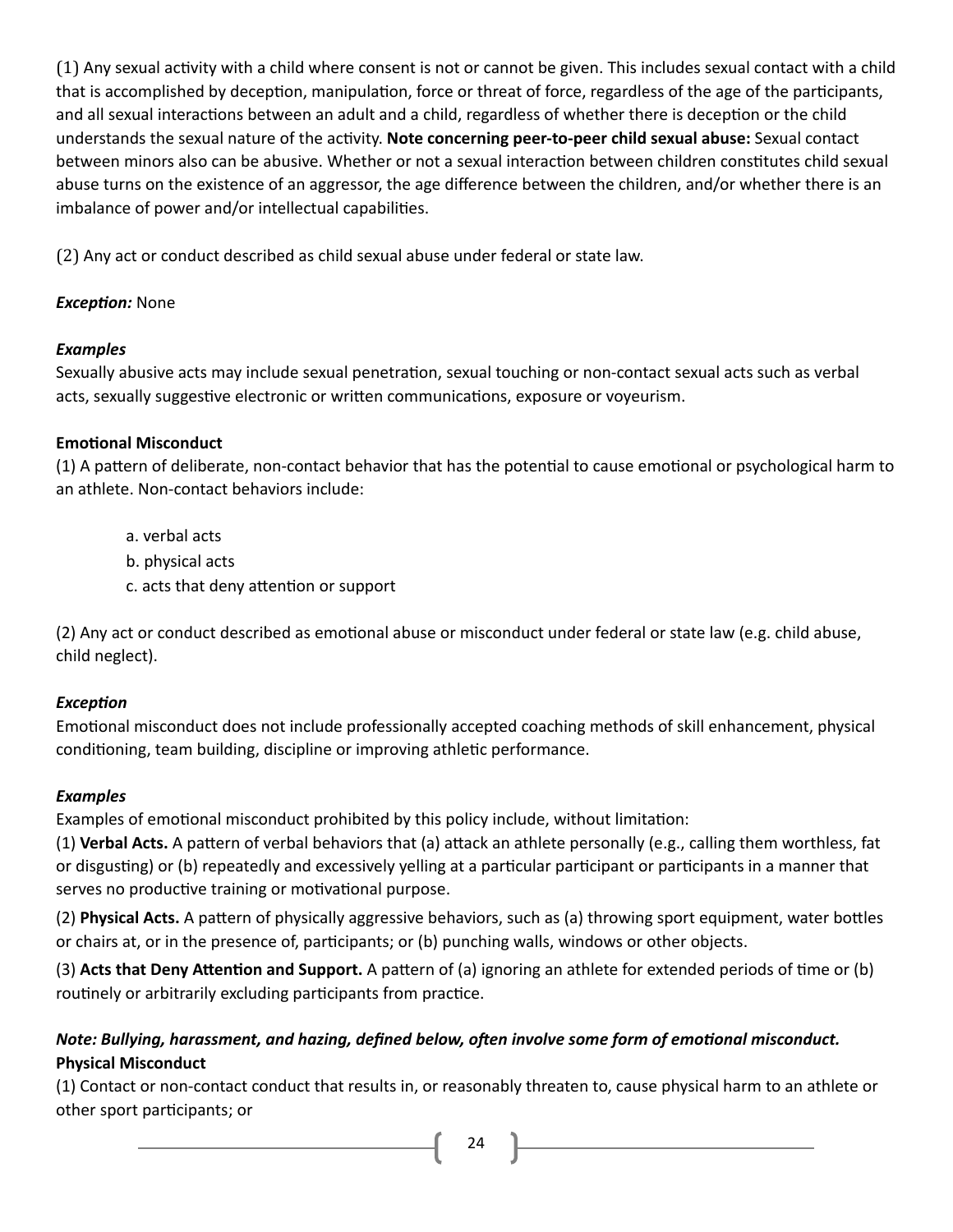(2) Any act or conduct described as physical abuse or misconduct under federal or state law (e.g. child abuse, child neglect, assault).

*Exceptions* Physical misconduct does not include professionally-accepted coaching methods of skill enhancement, physical conditioning, team building, appropriate discipline or improving athlete performance. For example, hitting, punching, and kicking are well-regulated forms of contact in combat sports, but have no place in swimming. *Examples* 

Examples of physical misconduct prohibited by this Policy include, without limitation:

## (1) **Contact offenses**. Behaviors that include:

## (a) punching, beating, biting, striking, choking or slapping an athlete;

- (b) intentionally hitting an athlete with objects or sporting equipment;
- (c) providing alcohol to an athlete under the legal drinking age (under U.S. law);

(d) providing illegal drugs or non-prescribed medications to any athlete;

(e) encouraging or permitting an athlete to return to play pre-maturely following a serious injury (e.g., a concussion) and without the clearance of a medical professional;

(f) prescribing dieting or other weight-control methods (e.g., weigh-ins, caliper tests) without regard for the nutritional well-being and health of athlete.

## (2) **Non-contact offenses**. Behaviors that include:

(a) isolating an athlete in a confined space (e.g., locking an athlete in a small space);

(b) forcing an athlete to assume a painful stance or position for no athletic purpose (e.g. requiring an athlete to kneel on a harmful surface);

(c) withholding, recommending against or denying adequate hydration, nutrition, medical attention or sleep.

# *Note: Bullying, harassment and hazing, defined below, often involve some form of physical misconduct.*  **Sexual Misconduct**

(1) Any touching or non-touching sexual interaction that is (a) nonconsensual or forced, (b) coerced or manipulated, or (c) perpetrated in an aggressive, harassing, exploitative or threatening manner;

(2) Any sexual interaction between an athlete and an individual with evaluative, direct or indirect authority. Such relationships involve an imbalance of power and are likely to impair judgment or be exploitative; or

(3) Any act or conduct described as sexual abuse or misconduct under federal or state law (e.g. sexual abuse, sexual exploitation, rape)

# **Note: An imbalance of power is always assumed between a coach and an athlete.**

## *Types of Sexual Misconduct*

Types of sexual misconduct include:

 $(1)$  sexual assault,

(2) sexual harassment,

(3) sexual abuse, or

(4) any other sexual intimacies that exploit an athlete. **Minors cannot consent to sexual activity with an adult**, and all sexual interaction between an adult and a minor is strictly prohibited.

*Exceptions* None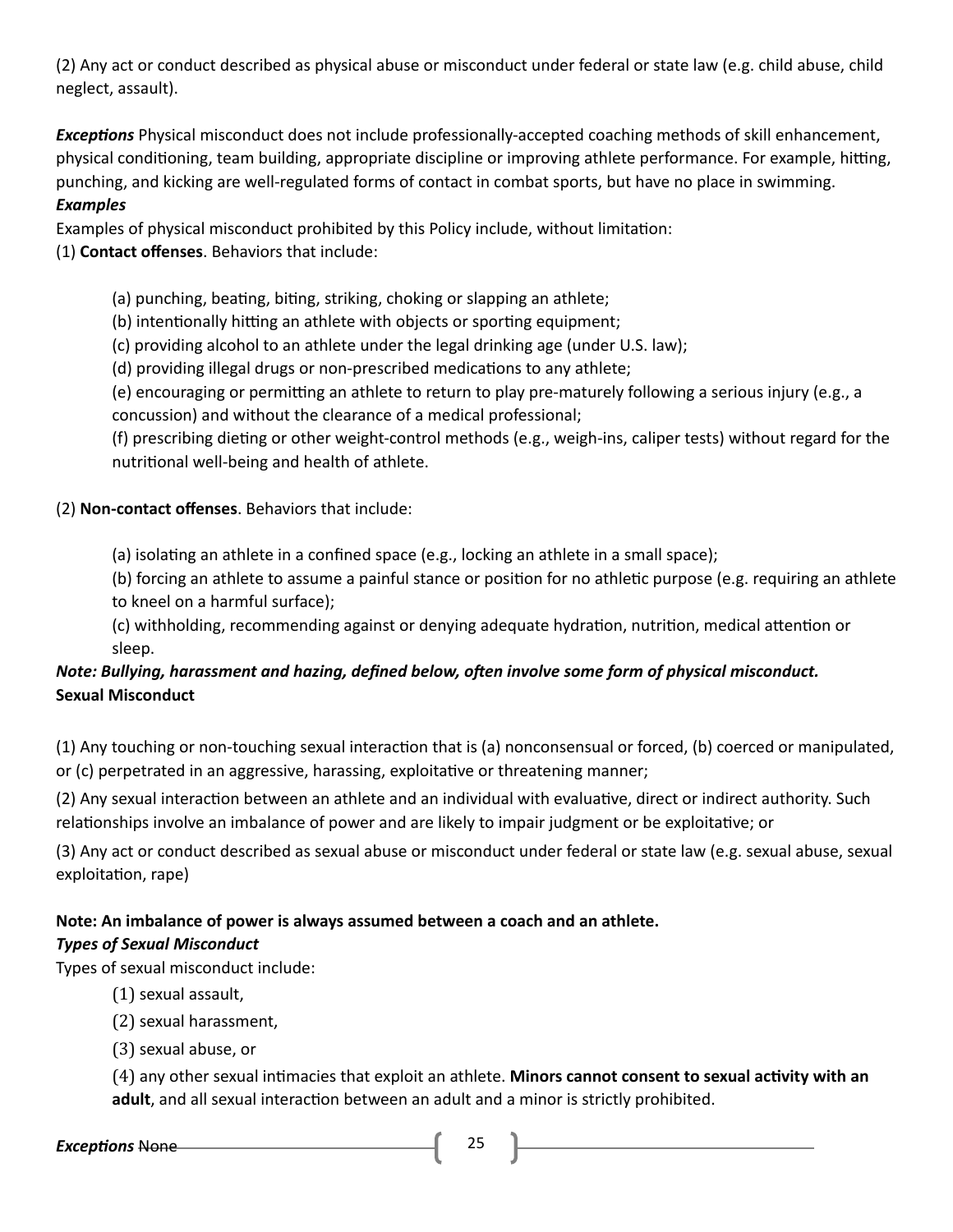#### *Examples*

Examples of sexual misconduct prohibited under this Policy include, without limitation:

(1) **Touching offenses.** Behaviors that include:

(a) fondling an athlete's breasts or buttocks

(b) exchange of reward in sport (e.g., team placement, scores, feedback) for sexual favors

(c) genital contact

(d) sexual relations or intimacies between persons in a position of trust, authority and/or evaluative and supervisory control over athletes or other sport participants.

## *Comment*

*(1) Authority and Trust.* Once the unique coach-athlete relationship is established, the authority and trust on the part of the coach over the athlete shall be assumed, regardless of age. Accordingly, sexual interaction or intimacies between a coach and an athlete or other participant are prohibited, regardless of age, both during coaching and during that period following coaching if an imbalance in power could jeopardize effective decision-making.

*Imbalance of Power.* Factors relevant to determining whether there is an imbalance of power include, but are not limited to:

(a) the nature and extent of the coach's supervisory, evaluative or other authority over the athlete being coached; (b) the actual relationship between the parties;

- (c) the parties' respective roles;
- (d) the nature and duration of the sexual relations or intimacies;
- (e) the age of the coach;
- (f) the age of the athlete or participant;

(g) and whether the coach has engaged in a pattern of sexual interaction with other athletes or participants.

*(2) Exception.* This section does not apply to a pre-existing relationship between two spouses or life partners.

## (2) **Non-touching offenses.** Behaviors that include:

- (a) a coach discussing his or her sex life with an athlete
- (b) a coach asking an athlete about his or her sex life
- (c) coach requesting or sending a nude or partial-dress photo to athlete
- (d) exposing athletes to pornographic material
- (e) sending athletes sexually explicit or suggestive electronic or written messages or photos (e.g. "sexting")
- (f) deliberately exposing an athlete to sexual acts

(g) deliberately exposing an athlete to nudity (except in situations where locker rooms and changing areas are shared)

(h) sexual harassment; specifically, the sexual solicitation, physical advances, or verbal or nonverbal conduct that is sexual in nature, and

a. is unwelcome, offensive or creates a hostile environment, and the offending individual knows or is told this

b. is sufficiently severe or intense to be harassing to a reasonable person in the context.

#### **Bullying**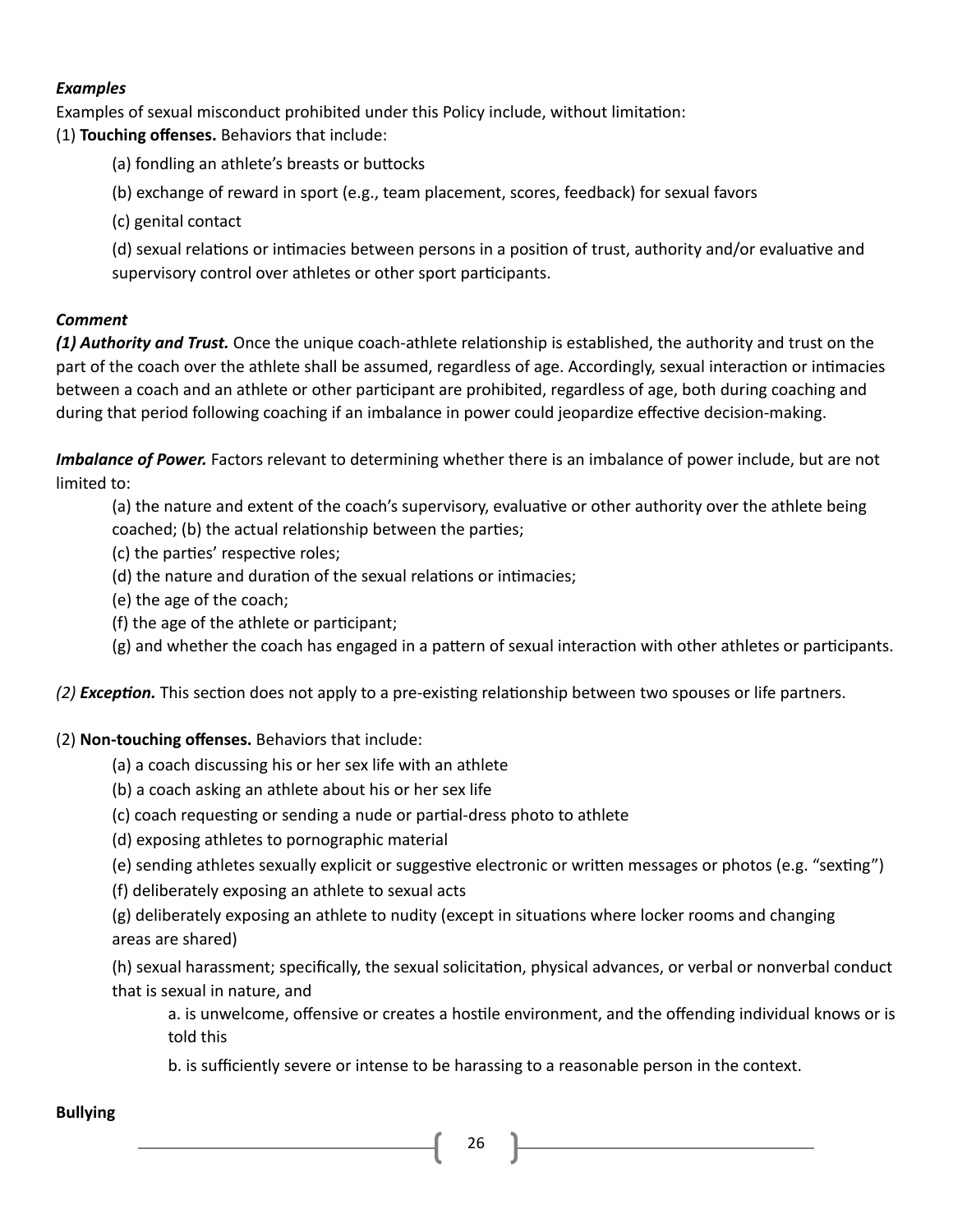(1) An intentional, persistent and repeated pattern of committing or willfully tolerating physical and non-physical behaviors that are intended, or have the reasonable potential, to cause fear, humiliation or physical harm in an attempt to socially exclude, diminish or isolate the targeted athlete(s), as a condition of membership (2) Any act or conduct described as bullying under federal or state law

## *Exceptions*

Bullying does not include group or team behaviors that (a) are meant to establish normative team behaviors, or (b) promote team cohesion.

For example, bullying does not include verbal admonitions to encourage team members to train harder and to push through a difficult training regimen.

# *Examples*

Examples of bullying prohibited by this Policy include, without limitation:

(1) **Physical behaviors.** Behaviors that include (a) hitting, pushing, punching, beating, biting, striking, kicking, choking, or slapping an athlete; (b) throwing at, or hitting an athlete with, objects such as sporting equipment.

(2) **Verbal and emotional behaviors.** Behaviors that include (a) teasing, ridiculing, intimidating; (b) spreading rumors or making false statements; or (c) using electronic communications, social media, or other technology to harass, frighten, intimidate or humiliate ("cyber bulling").

# **Harassment**

(1) A repeated pattern of physical and/or non-physical behaviors that (a) are intended to cause fear, humiliation or annoyance, (b) offend or degrade, (c) create a hostile environment or (d) reflect discriminatory bias in an attempt to establish dominance, superiority or power over an individual athlete or group based on gender, race, ethnicity, culture, religion, sexual orientation, gender expression or mental or physical disability; or

(2) Any act or conduct described as harassment under federal or state law

# *Exceptions* None

# *Examples*

Examples of harassment prohibited by this Policy include, without limitation:

(1) **Physical offenses.** Behaviors that include (a) hitting, pushing, punching, beating, biting, striking, kicking, choking or slapping an athlete or participant; (b) throwing at or hitting an athlete with objects including sporting equipment.

(2) **Non-physical offenses**. Behaviors that include (a) making negative or disparaging comments about an athlete's sexual orientation, gender expression, disability, religion, skin color, or ethnic traits; (b) displaying offensive materials, gestures, or symbols; (c) withholding or reducing playing time to an athlete based on his or her sexual orientation.

# **Hazing**

(1) Coercing, requiring, forcing or willfully tolerating any humiliating, unwelcome or dangerous activity that serves as a condition for (a) joining a group or (b) being socially accepted by a group's members; or

(2) Any act or conduct described as hazing under federal or state law

# *Exception*